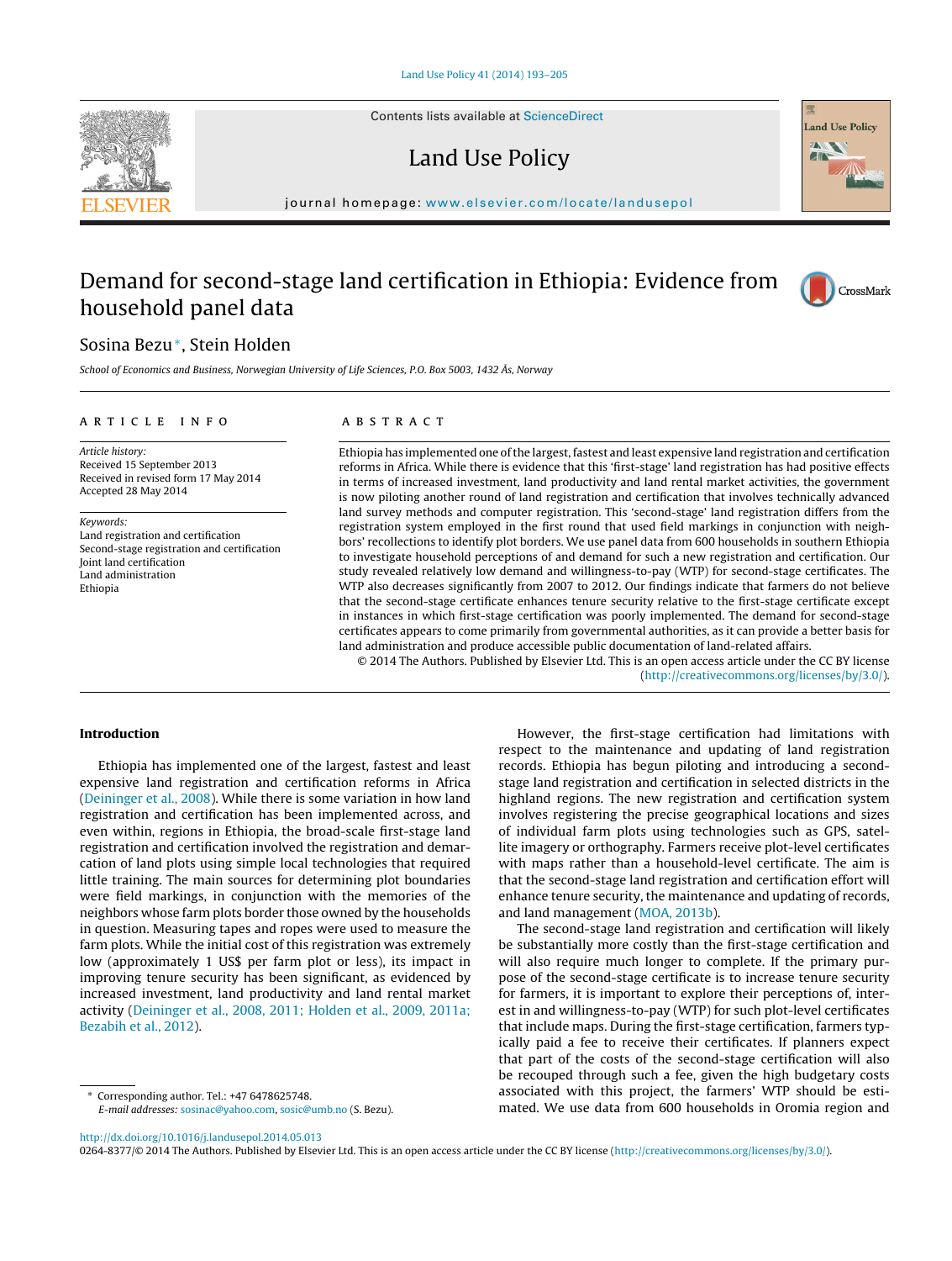Southern Nations, Nationalities and Peoples (SNNP) region to investigate household perceptions of and WTP for such a second-stage certificate. We assessed the WTP in monetary terms and using the number of labor-days that households were willing to supply in exchange for the second-stage land certificates. Our data cover substantial variation in agro-ecological conditions, market access and urban expansion. The household panel data from 2007 and 2012 allow us to assess how the demand for second-stage certificates has changed over time in our study areas. The findings should be highly relevant for the design of future land administration reforms in Ethiopia and elsewhere, e.g., to identify the types of areas to target first and whether the recipients are willing to pay a large share of the costs of the second-stage reform.

The analyses reveal limited interest in the second-stage certificate, especially compared to the first-stage certificate. Both the general interest in second-stage certificates and the amounts that interested households are willing to pay for such a certificate declined from 2007 to 2012. Our econometric analyses indicate that households that participated in public meetings concerning the first-stage registration and certification and households that experienced land disputes before the first-stage registration are more likely to show interest in a second-stage certificate. However, male headed households for which only the name of the husband appears on the first-stage certificate and households that had sufficient witnesses for border demarcation exhibit low interest in a new certificate. Households that have larger land holdings have lower WTP.

#### **Literature review**

## Land registration and land titling

A land title is a written document providing proof of ownership, and this ownership is also recorded in a publicly recognized central land registry. Modern land titles are associated with high quality and accurate maps and coordinates that can be used to verify the exact spatial boundaries of such property. Upgrading land-titling systems has been a gradual process in most countries due to the costly and time-consuming nature of the work. In many countries, this has been a demand-based process in which those demanding the title have had to pay for the costs. Such procedures have often been associated with slow bureaucratic processes and numerous steps that have created opportunities for corruption, rent-seeking and "elite capture". They have also created an unleveled playing field where the poor and less connected have typically been marginalized. Many have therefore become skeptical of formalizing land rights through land titling in developing countries contexts such as in Africa. Land titling has been perceived as a threat to customary land rights [\(Benjaminsen](#page-12-0) et [al.,](#page-12-0) [2009;](#page-12-0) [Cotula](#page-12-0) et [al.,](#page-12-0) [2004\).](#page-12-0) Some have challenged the very claim that land registration and titling have the potential to improve production in poor countries, particularly in Africa [\(Atwood,](#page-12-0) [1990;](#page-12-0) [Bromley,](#page-12-0) [2008\).](#page-12-0) They argue that the premises on which this claim is based, such as land registration providing small farmers with access to credit or encouraging them to invest in their land, are themselves based on a simplistic model of rural land rights [\(Atwood,](#page-12-0) [1990\)](#page-12-0) and have not been supported by strong empirical evidence [\(Bromley,](#page-12-0) [2008\).](#page-12-0)

[Feder](#page-12-0) [and](#page-12-0) [Nishio](#page-12-0) [\(1999\)](#page-12-0) reviewed successful land registration and titling programs in Asia and Latin America and observed positive effects on investment, credit access, land productivity and land value. Such effects were found in Thailand, The Philippines (urban areas), Indonesia (urban areas), Honduras, Paraguay, and Peru. A study in rural India ([Pender](#page-12-0) [and](#page-12-0) [Kerr,](#page-12-0) [1994\)](#page-12-0) found no significant positive effects on investment or credit access. Studies on Africa (Ghana, Kenya and Rwanda) [\(Migot-Adholla](#page-12-0) et [al.,](#page-12-0) [1991\)](#page-12-0) found that

land registration had no significant impact on land productivity, land investment or credit access. [Jacoby](#page-12-0) [and](#page-12-0) [Minten](#page-12-0) [\(2007\)](#page-12-0) also found no significant effects of land titling in Madagascar. [Besley](#page-12-0) [\(1995\),](#page-12-0) however, found a positive effect of new land rights on investment in trees in one area in Ghana. [Feder](#page-12-0) [and](#page-12-0) [Nishio](#page-12-0) [\(1999\)](#page-12-0) emphasize that numerous prerequisites have to be in place before the positive impacts of land registration can be achieved, including weaknesses in existing formal or informal tenure systems that therefore do not provide the necessary tenure security that is essential for investment. Positive impacts on access to credit markets and land markets will not occur unless such markets exist. Lending institutions cannot use land as collateral unless there is a wellfunctioning land sales market. Land laws and land administrations capable of implementing the laws and land registration and titling systems in a transparent and reliable manner and with clear conflict resolution systems are essential. There is a risk that the introduction of a modern registry system to replace a traditional tenure system could result in land grabbing ("elite capture") by better informed, more influential and wealthier stakeholders. There are fears that the effect could increase landlessness and result in the formalization of land rights having negative effects on the poor. Local participation in the process and simple, efficient and transparent procedures are also important for creating popular demand and success.

Both customary and statutory tenure systems have tended to exhibit a gender bias in favor of men over women. Land titles have typically been allocated to the head of the household, who in most cases is a man. There have been numerous cases in which formalizing land rights through land titling has undermined customary land rights, which have been ignored or disrespected.

#### Costs of formalizing land rights

The high cost of land titling has forced many countries to establish a system ofland titling on demand, and this has made land titles costlier and only available to the wealthy ([Benjaminsen](#page-12-0) et [al.,](#page-12-0) [2009;](#page-12-0) [Besley](#page-12-0) [and](#page-12-0) [Burgess,](#page-12-0) [2000;](#page-12-0) [Cotula](#page-12-0) et [al.,](#page-12-0) [2004;](#page-12-0) [Deininger,](#page-12-0) [2003\).](#page-12-0) Therefore, there is substantial need for more low-cost, broadscale and egalitarian systems for land registration in low-income countries. In Honduras, the cost of land titling was estimated at 600 US\$ per title [\(Lopez,](#page-12-0) [1996\),](#page-12-0) while in Madagascar it has been estimated at 150 US\$ per household under the conventional system of titling on demand [\(Jacoby](#page-12-0) [and](#page-12-0) [Minten,](#page-12-0) [2007\).](#page-12-0) [Burns](#page-12-0) et [al.](#page-12-0) [\(2007\)](#page-12-0) assessed the variation in costs across numerous countries and found average costs of between 20 and 55 US\$ per parcel. [Ayalew](#page-12-0) et [al.](#page-12-0) [\(2011\)](#page-12-0) provide an estimate of the costs of hiring private surveyors for titling on demand for urban land owners in Dar es Salaam, Tanzania of approximately 350 US\$. The Ethiopian firststage land registration and certification system lies at the other extreme, where the cost of registration and certification was estimated to be approximately 1 US\$ per farm plot or 3.5 US\$ per household [\(Deininger](#page-12-0) et [al.,](#page-12-0) [2008\).](#page-12-0)

In assessing the optimal quality level in a land formalization scheme, it is important to assess the marginal benefits versus marginal costs of increasing the formalization quality of land rights. As [Deininger](#page-12-0) [and](#page-12-0) [Feder](#page-12-0) [\(2009\)](#page-12-0) note, there are many examples of supply-driven land formalization programs that were implemented based on lobbying by survey professionals and lead to excessively high technical standards relative to the demand for such formalization and the actual land values. Such programs may even have created competition with traditional tenure systems and undermined the latter. This may also explain why some conventional land-titling programs such as in Kenya and Madagascar have not resulted in any significant impacts ([Migot-Adholla](#page-12-0) et [al.,](#page-12-0) [1991;](#page-12-0) [Jacoby](#page-12-0) [and](#page-12-0) [Minten,](#page-12-0) [2007\)](#page-12-0) and others have resulted in speculative behavior that has created conflicts [\(Benjaminsen](#page-12-0) et [al.,](#page-12-0) [2009\).](#page-12-0) The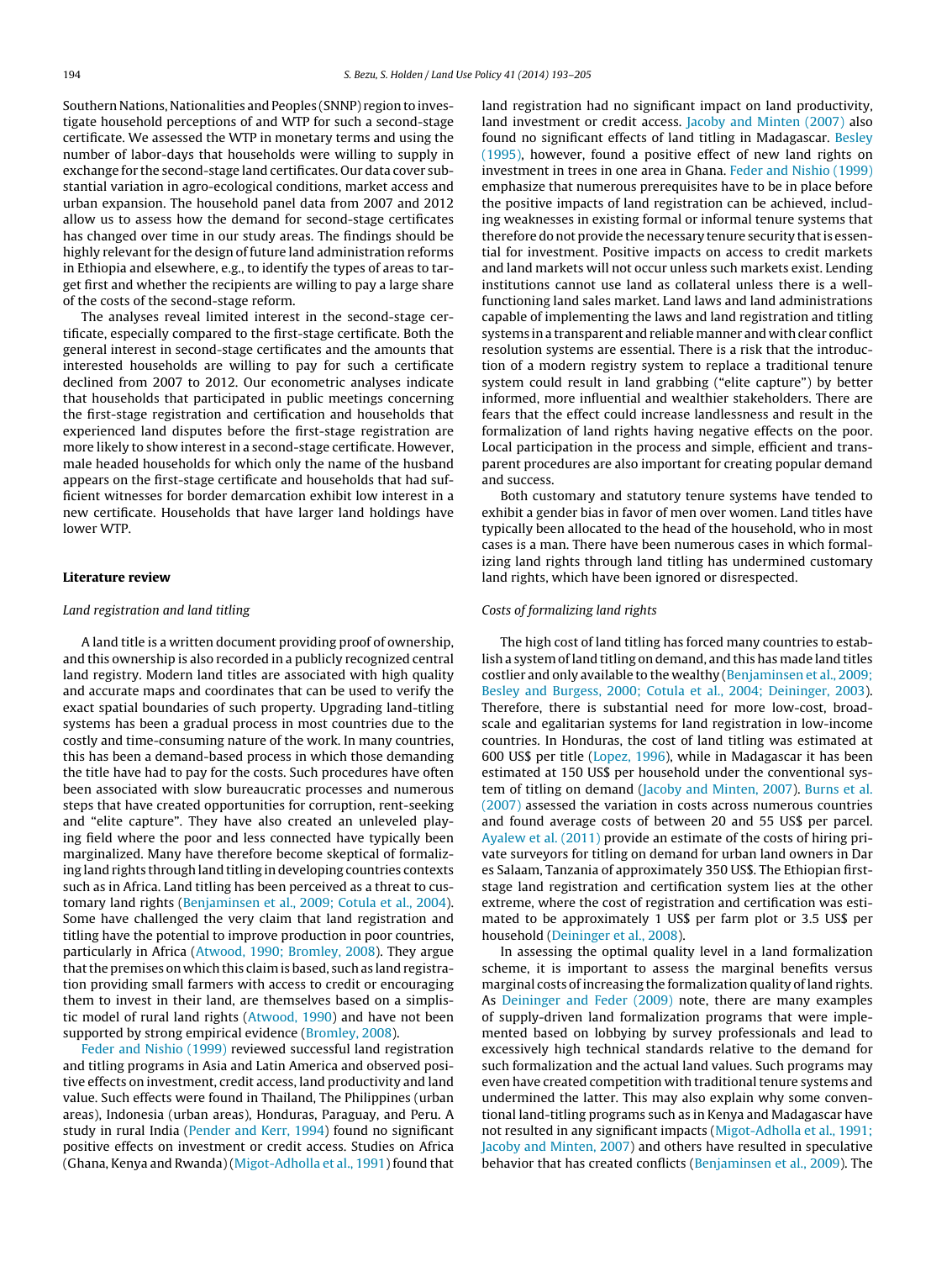degree of precision in plot boundary identification for mapping purposes has a strong influence on the costs of land rights formalization. The costs of technical formalization increase exponentially in the precision level [\(Deininger](#page-12-0) [and](#page-12-0) [Feder,](#page-12-0) [2009\).](#page-12-0) The Ethiopian first-stage registration was able at to achieve high precision at a very low cost without mapping by adopting field demarcation and using neighbors as witnesses.

The trend in low-income countries is toward intermediate solutions to the classical land-titling approach by unbundling this "one-size-fits-all" approach to specifying land rights by using lowcost, broad-scale registration with high local participation and/or simpler, less costly and less precise technologies, issuing simpler certificates without maps, etc. Technological advances facilitate more low-cost technical approaches that utilize GPS, satellite images, computers, and new software to generate maps and registry systems at a much lower cost than the traditional approach to land titling. Centralized and computerized mapping and registry systems are easier to maintain and update. Such "intermediate" systems have recently been introduced in a number of countries, including at a broad scale in Rwanda and at the pilot level in Ethiopia and Tanzania. The least expensive of these methods imply certain sacrifices in the accuracy of the identification of plot boundaries, as the accuracy of the low-cost GPS systems that are commonly used may only be at the 5–10 m level. Nevertheless, this resolution may be sufficient for mapping purposes. However, such maps cannot be used as a basis for resolving plot boundary disputes related to small-scale encroachment by neighbors. The latest lowcost approaches using satellite images can increase precision to the range of to 1–2 m and may therefore reduce the potential risk of border disputes due to inaccuracy.

## **Review of land registration and certification in Ethiopia**

We will begin this section by defining the term land registration as used in this paper. Land registration is a process of locating, measuring and registering farm plots belonging to rural farm households in Ethiopia. For individual households, certificates are not issued when their land is registered. Typically, certificates are issued once all village ('kebelle') land has been registered and verified. In addition to the inevitable lag between registration and certification, border and inheritance disputes may also delay the issuance of certificates for lands that have been registered.

#### First-stage land registration and certification

Land registration in Ethiopia began with a registration program in Tigray in 1998 followed by one in the Amhara region in 2002. The other two highland regions, Oromia and the Southern Nations Nationalities and Peoples (SNNP), initiated registration in 2004. According to the Rural Land Use Directorate at the Ministry of Agriculture, more than 90% of farming households in these regions received their land certificates through the first-stage registration ([MOA,](#page-12-0) [2013a\).](#page-12-0)

### Attributes, strengths and weaknesses Main Attributes

The following are the main attributes of Ethiopia's low-cost firststage land registration and certification scheme:

- Broad-scale registration: Communities were registered in a single, sweeping exercise within a short period of time. Approximately 6 million households and 20 million plots were registered and certified within a few years ([Deininger](#page-12-0) et [al.,](#page-12-0) [2008\).](#page-12-0)
- Participatory registration process: There was high degree of involvement by locals in the identification and demarcation of plot boundaries, with neighbors serving as witnesses.
- Registration was performed using simple, user-friendly technology: Ropes were used for plot measurement, and simple, handwritten forms were employed to record information. Registry books with information on households are maintained at the community and district levels.
- The certificates given to individual households include: Information on the plots belonging to these households, name (and photo of household head and other household members in some regions), location name, plot size, land quality, and the names of neighbors for each plot.

# Strengths.

- No need for skilled surveyors: Existing or temporarily hired staff with only short-term training registered the land.
- Low cost registration and certification.
- Less time was required to register millions of farm plots relative to technically demanding registration.
- Transparency was achieved through broad participation.
- The conflict resolution system builds on existing systems through the use of local conflict mediators and social courts and is supplemented with newly established local Land Administrative Committees (there is variation across regions and over time).

## Weaknesses.

- Maintenance of records: The registry books are difficult to update in the event of land inheritances, gifts or divisions due to divorce.
- Households, but not plots, have unique identification numbers.
- The certificate does not contain maps of the farm plots.
- Accessing information for the purpose of land administration and policy analysis is difficult, as data registration is paper-based and not easily available.

[Deininger](#page-12-0) et [al.](#page-12-0) [\(2008\)](#page-12-0) provided an overview of the Ethiopian low-cost approach. In a survey of 2315 households, they asked about the willingness to pay (WTP) for lost certificate to obtain information on households' valuations of the certificates. The WTP was highest in the Oromia region (mean 22  $EB<sup>1</sup>$ ), followed by Amhara (mean 9 EB), SNNP (mean 7 EB) and Tigray (mean 5 EB). Based on existing registration practices in Amhara, they estimated a first-registration cost of 30 EB per household and 8.3 EB per plot, indicating that even in the first-stage registration system, the full cost may not be recovered through registration fees.

# Impacts of the first-stage land registration and certification in Ethiopia

A number of studies have investigated the impacts of this lowcost land registration and certification process in Ethiopia. [Holden](#page-12-0) et [al.](#page-12-0) [\(2009\)](#page-12-0) provide evidence of the investment and land productivity effects of land registration and certification in the Tigray region. They found evidence of significant and positive investment impacts on tree planting and the maintenance of soil conservation structures. Land productivity was found to be approximately 40% higher on plots with certificates than on plots without certificates. [Holden](#page-12-0) et [al.](#page-12-0) [\(2011a\)](#page-12-0) found that land certification enhanced tenure security, the willingness to rent out land and the amounts of land rented out by landlord households in the Tigray region, especially for female-headed landlord households. [Holden](#page-12-0) [and](#page-12-0) [Ghebru](#page-12-0) [\(2013\)](#page-12-0) investigated this issue further and found that productivity on rented-out land has improved to a greater extent on plots rented out by female landlords than those owned by male landlords. They also found that welfare improvements, measured as real per adult equivalent consumption expenditures, increased

<sup>&</sup>lt;sup>1</sup> EB-Birr, the Ethiopian currency. Current exchange rate, 1 USD  $\approx$  18.70.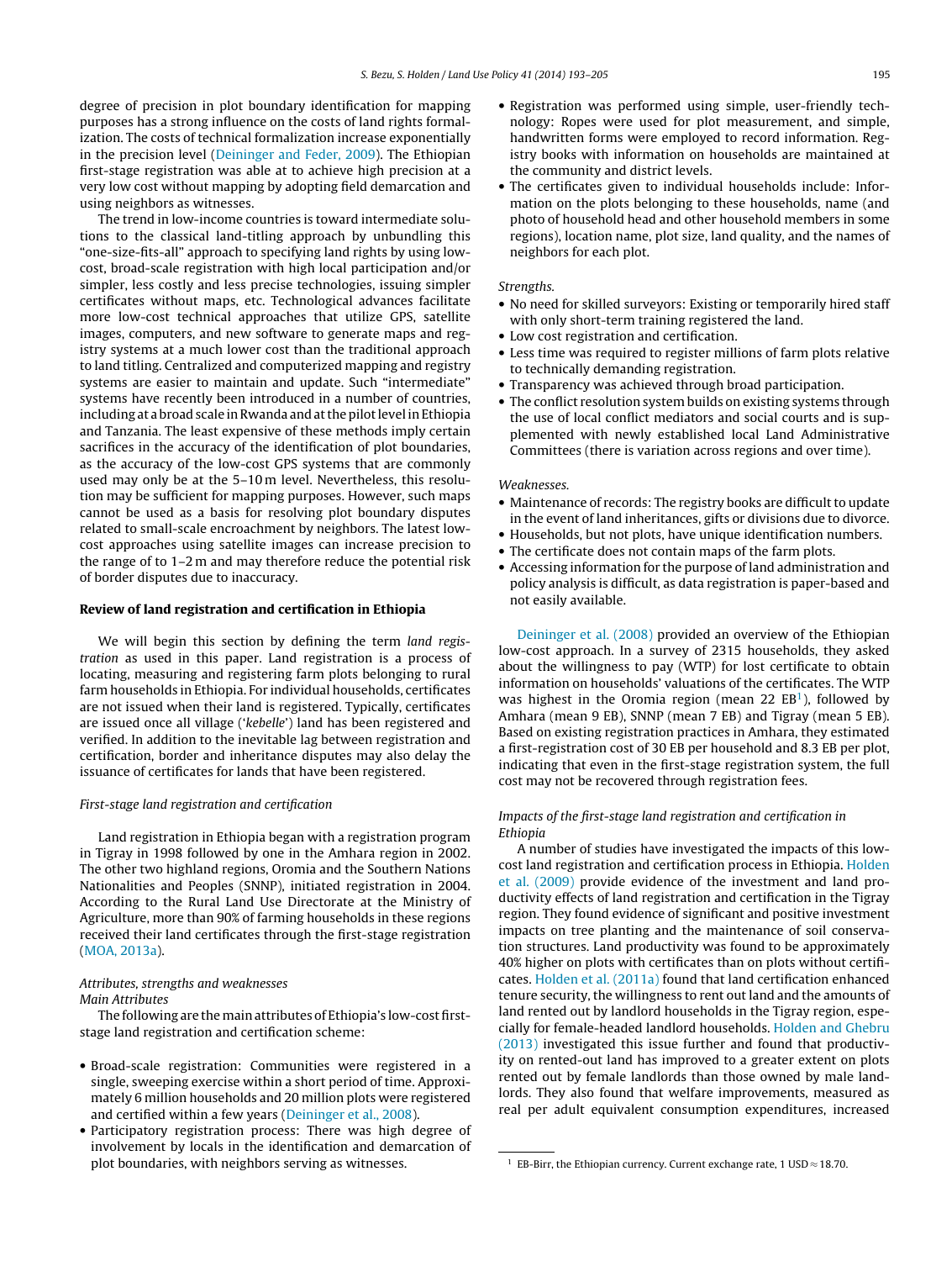significantly in duration of land certificate ownership, particularly for female certificate holders.

[Deininger](#page-12-0) et [al.](#page-12-0) [\(2011\)](#page-12-0) observed similar early impacts on tenure security, land renting and investment in the Amhara region of Ethiopia but did not carefully investigate the gender dimensions. [Bezabih](#page-12-0) et [al.](#page-12-0) [\(2012\)](#page-12-0) employed the same data from the Amhara region and found a stronger productivity impact of certification on rented land, and this impact was the most substantial for female owners.

[Holden](#page-12-0) [and](#page-12-0) [Tefera](#page-12-0) [\(2008\)](#page-12-0) assessed the early impacts of joint first-stage land certification in southern Ethiopia (5 districts in the Oromia and SNNP regions). For male heads of households, one can discern two effects: (a) a positive effect of registration and certification in the form of enhanced tenure security for the household and (b) a negative effect for the male head in the form of reduced intra-household control over the land if the joint certification enhances women's positions and land rights within households. Their study revealed that the large majority of male heads of households perceived there to be a net positive effect from the process and therefore welcomed the joint land certification.

[Holden](#page-12-0) et [al.](#page-12-0) [\(2011b\)](#page-12-0) investigated the impact on land disputes, particularly that on land border disputes in Tigray, using a sample of 405 local conflict mediators from 85 villages. The local conflict mediators perceived land border disputes to be among the most difficult disputes to mediate. Of the mediators surveyed, 68% believed that such conflicts had declined after the registration and certification while 12% perceived that there had been an increase. Econometric analysis revealed that the increase in border disputes was associated with low-quality land registration work with respect to plot boundary demarcation and measurement and failures to demarcate community borders. However, such low-quality work appeared to have only been performed in a fairly small share of the communities considered. In a similar study of 180 conflict mediators in the Oromia and SNNP regions, [Holden](#page-12-0) [and](#page-12-0) [Tefera](#page-12-0)  $(2008)$  found that there was a significant reduction in disputes after registration and certification in areas where such disputes were common before registration.

The above studies reveal important benefits of the first-stage land certification through: (1) enhanced tenure security due to a reduced risk of land redistribution; (2) improved plot boundary demarcation through the use of witnesses and thus a reduced risk of encroachment by neighbors; and (3) improved transferability of land through the rental market.

#### Second-stage land registration and certification

The website of the Ethiopian Ministry of Agriculture (2013) describes the first-stage certification as "a process of providing "simple" temporary landholding certificates. . . Under Stage 1, farmers receive temporary certificates with no geo-referencing or mapping of land parcels" [\(MOA,](#page-12-0) [2013a\).](#page-12-0) The more permanent second-stage certificate, therefore, "seeks to rectify the weaknesses in the Stage 1 land certification, particularly the need to geo-reference and map individual parcels to avoid or minimize boundary disputes." The objective of the second-stage certification, according to MOA, is to enhance tenure security for smallholder farmers. Land administrators across the four large regional states of Ethiopia have been piloting the second-stage land registration and certification scheme since 2005. Registrations conducted during the pilot stage benefited from donor support through various programs.

One of the largest programs is the USAID-funded ELTAP/ELAP program that covers 24 districts (woredas) across the four large regions. Cadastral surveying is performed using hand-held GPS devices, while the data were processed and stored on computers. There are some indications that this method of land registration will be scaled up at national level for rural land registration ([Wood](#page-12-0) et [al.,](#page-12-0) [2012\).](#page-12-0) Handheld GPS devices are not particularly expensive, with prices in the range of USD 200–USD 600, but their accuracy level is 5–15 m. There have also been other pilot programs that employed alternative land surveying methods. A SIDA-funded project in Amhara used total stations and precision GPS devices, which are believed to be accurate to the millimeter but are highly expensive (USD 40,000) and require cars to transport from place to place [\(SARDP,](#page-12-0) [2010\).](#page-12-0) The Finland-funded REILA (Responsible & Innovative Land Administration) project is currently conducting trials in four Ethiopian Regions using orthophotos that are produced from aerial photographs and satellite images. One district is selected from each of the four regions for the trial. The estimated cost of the second-stage land registration scheme based on the imagery trial completed thus far is USD 8.5 per parcel([Hailu](#page-12-0) [and](#page-12-0) [Harris,](#page-12-0) [2013\).](#page-12-0) While there seems to be a consensus among implementers regarding the desirability of a new land certificate with plot maps and geo-referencing, it is unclear which of the land survey methods will eventually be adopted to register rural farmland atthe national level. It may be possible that different regional states will adopt different land surveying methods or a combination of thereof depending on the type of landscape, the value of land and the precision required.

From a study that covers 2315 households across Ethiopia, [Deininger](#page-12-0) et [al.](#page-12-0) [\(2008\)](#page-12-0) found that approximately 90% of the sample stated that they would like to have a map on their certificates and were willing to pay for such a map. However, no questions were asked on how much they would be willing to pay for the map. The study also provides cost estimates for high-precision land registration using electronic total stations of 49 EB per plot and 175 EB per household and for low-precision registration using handheld GPS of 13 EB per plot and 45 EB per household. There are an estimated 50 million land parcels in Ethiopia ([Hailu](#page-12-0) [and](#page-12-0) [Harris,](#page-12-0) [2013\).](#page-12-0)Whichever land survey method is used, the costs of mapping all parcels will be tremendous. However, the mapping and registration costs are not the only costs involved or the only logistics to be considered. While updating and maintaining the data with computerized registration is easier than paper-based registration, the associated costs are not negligible, and access to electricity is also a challenge (see [Deininger](#page-12-0) et [al.,](#page-12-0) [2008\).](#page-12-0)

The second-stage certificates produced through the pilot programs thus far have often been distributed to farmers free of charge. It is unclear, however, whether this practice will continue if and when the second-stage registration is scaled up. If farmers believe that the second-stage certificate will provide additional private benefits, they may be willing to pay for the service, and thus they may be expected to cover part of the costs of the new registration and certification in the form of certificate fees.

# Implementation of land registration and certification in the Oromia and SNNP regions

# Oromia region

The land registration and certification process began in the Oromia region in 2003/04, with regional employees training district-level land administration staff. Land Administration Committees (LACs) were established at the community (kebelle) level with representatives from the villages (sub-kebelles). Registration began with the demarcation of community and village borders, communal land and public land. Individual land was demarcated, and a form was filled in the field. Another form was subsequently filled and kept at community level. The social court addressed complaints. The registration books and certificates are prepared at district level, while only the forms are maintained at the community level. Household heads provide photos (4 EB, compulsory)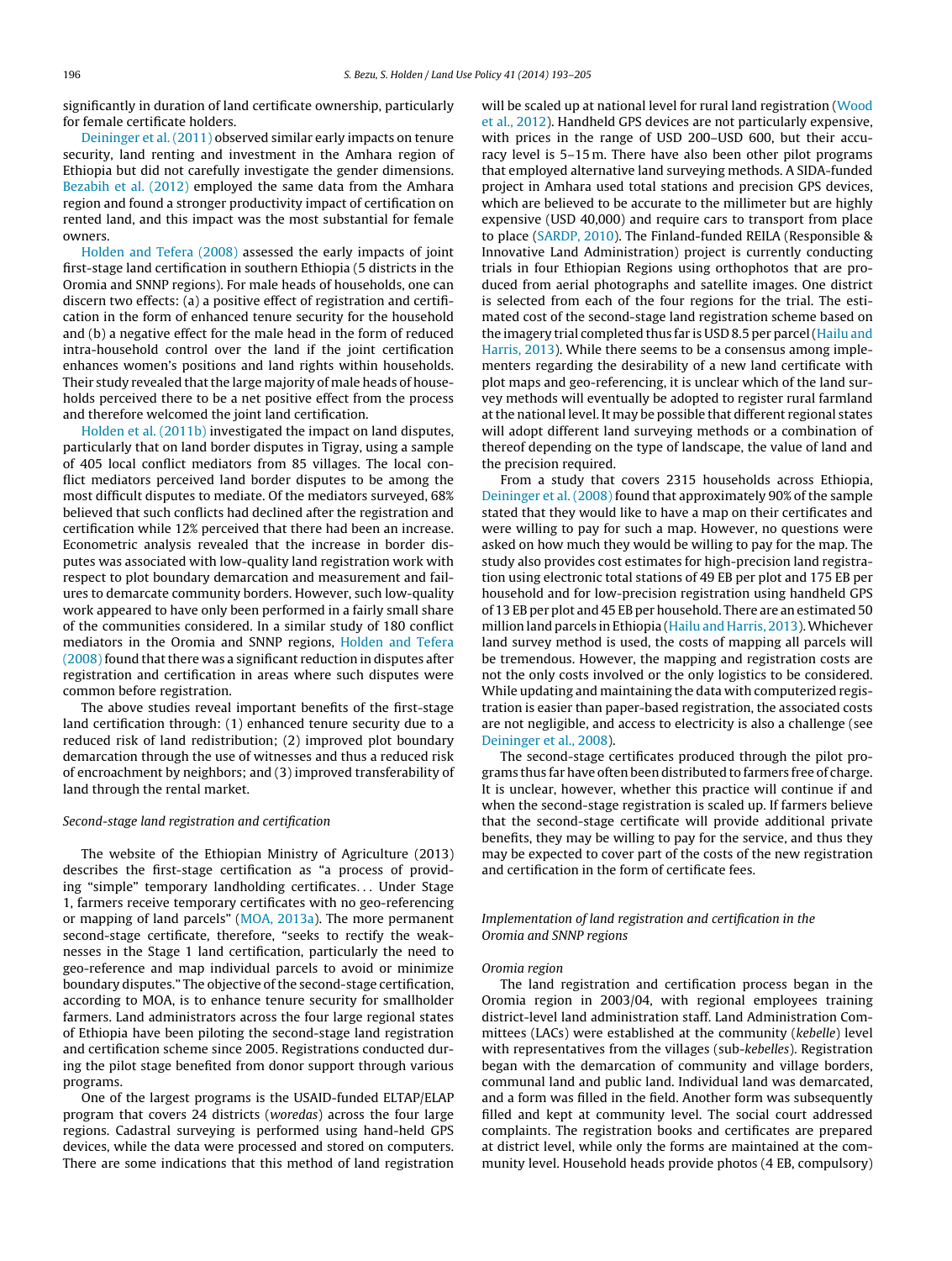before certificates are issued. Certificates can be collected at the kebelle level at a price of 5 EB ([Holden](#page-12-0) [and](#page-12-0) [Tefera,](#page-12-0) [2008\).](#page-12-0)

The certificate contains the name of the household head under 'land holders' in the first line and the spouse's name under 'name of spouse' in the second line, followed by a list of the names of other household members. The certificate only contains a photograph of the household head. If the household is polygamous, the photo of the husband and his name as 'land holder' only appears on one of the certificates (for the household and land that he frequents or prefers). The other wives who live on separate plots will have certificates for their respective parcels with their names written under 'land holders' and displaying their photographs instead of the husbands'. The name of the husband will be written in the second line under 'name of spouse'. If a polygamous household does not have separate land for each wife (which is not particularly common), the wives' names will appear under the 'name of spouse' line on a single certificate. The certificate does not explicitly state that the husband and wife have equal land rights, unlike in SNNP as we see below.

Second-stage registration is carried out by surveyors and registrars in the pilot districts. The surveyors and the registrars collaborate to take GPS measurements, prepare temporary sketches in the field, prepare maps on a computer, and combine the plotlevel measurements with household information. The second-stage plot level certificates are printed on water resistant paper and include (side by side) the names of both husband and wife, the size of the plot, GPS coordinates, a map of the plot, a unique plot code and the plot code and holder names of the neighboring farms. The regional government provides funding for the pilot areas and priority areas where the second-stage registration and certification takes place. In addition, donor support has been received for some of the pilot areas. Households retain both the first-stage certificate (book) and the second-stage plot maps.

#### Southern Nations, Nationalities and People (SNNP) region

Land registration began in SNNP in 2004. Community-level Land Administration Committees (LACs) were established and trained alongside Development Agents (agricultural extension staff). The demarcation of individual plots of land proceeded based on the assumption that community and public land borders were known. Complaints and disputes were resolved locally and, if necessary, by district courts. Registry books were prepared at the community level. District-level books were compiled but only contained summarized information at household level. Land certificates were prepared and signed at the district level, while photos were added and certificates stamped at the community level. The cost of certificates included a card fee of 2 EB and 4 EB for photos ([Holden](#page-12-0) [and](#page-12-0) [Tefera,](#page-12-0) [2008\).](#page-12-0) In SNNP, the certificate is supposed to contain the names and photos of both the husband and wife on the same page. While this guideline has nearly always been followed in Sidama, it was not strictly followed in Wollaita. The rights and responsibilities section of the certificate indicates that both the husband and wife have equal rights to the land. The first-stage land certification scheme has been discontinued or was never implemented in certain communities in Sidama where the second-stage registration process has begun in the form of pilot projects. For example, in Wondo Genet district, which has been selected for the ELTAP pilot project, only 30% of the households received a first-stage certificate.

The second-stage registration is performed using hand-held GPS devices to measure the plot dimensions and computers to register the data. Once the registration is completed, households are issued a single book listing all of their plots and containing the names of both the husband and wife as landholders. In addition, separate maps are issued for each plot. As in Oromia, households in SNNP have not thus far been required to pay for the secondstage certificate. In SNNP, most of the cost of the certificate was covered through the ELTAP/ELAP project, but the regional government also covered part of the cost. In contrast to Oromia, where households are able to retain both the first- and second-stage certificates, in SNNP, households return the first-stage certificate when they receive the second-stage certificate. Land administration officials seem to believe that the first-stage certificate is obsolete once a second-stage land registration and certification starts. This may also explain why they suspended first-stage registration in pilot districts.

#### **Data and descriptive statistics**

A stratified random sample of 620 households was surveyed in 2007 in five districts in the Oromia and SNNP regions. Of these households, 580 were surveyed again in 2012 with an additional 40 new households to maintain the 620-household sample size. Locations were stratified to capture the differences between the two regions. The sample includes districts with cereal-based, croplivestock systems; perennial systems with irrigation producing cash crops; and perennial systems for subsistence production without irrigation. In addition, communities with varying distances to the district center were selected to capture variations in market access and urban expansion pressure. In these two regions, land certificates were allocated jointly to husbands and wives and were, therefore, intended to strengthen women's land rights. Itis possible that this gender focus affected the WTP for second-stage certificates.

There are two components of the demand and WTP questions used in these surveys. The first set of questions explores WTP for a first-stage certificate by asking household heads how much they would pay to replace a lost first-stage certificate and whether and how much they would pay for a first-stage certificate if they did not have one. The second set of questions explores interest in a second-stage certificate. The second-stage certificate is described to household heads as a certificate with separate maps for each plot. In the 2007 and 2012 surveys, household heads are asked about their interest in receiving a second-stage certificate and how much they would be willing to pay for it in cash and labor. In addition, husbands and wives were separately asked about their assessments of the proposed second-stage certificate in the 2012 survey.<sup>2</sup> It is possible that such questions lead to an overestimation of the WTP for second-stage land certification because the questions are hypothetical and the WTP is derived from those households that wish or would prefer to have such a certificate. On the other hand, while we believe the description of the second-stage certificate provided to farmers is enough for their evaluation of its effect on tenure security, we did not go further and elaborate on the potential benefits of the second-stage registration and certification. It is possible that farmers may not realize the potential private benefits related to a computerized registration system such as facilitated inheritance to children. The results should therefore be interpreted in light of these caveats. The WTP cash amounts were inflation adjusted to ensure that the results obtained from the two survey rounds are comparable.<sup>3</sup>

[Table](#page-5-0) 1 indicates that more than 91% of households had their land registered by 2007 and three-fourths had received a land certificate by 2012. In 2012, as many as 96% of households without certificates report interest in obtaining a first-stage certificate, an increase of 4% relative to 2007. Regarding the demand for secondstage certificates, only 54% reported being interested in obtaining such a certificate, a 17% decline in demand from 2007. This may be an indication that farmers consider the first-stage certificate

<sup>2</sup> The specific questions are reported in [Appendix.](#page-11-0)

<sup>3</sup> We used 2006 as a base year. The exchange rate was 8.4 EB per US\$ in June 2006.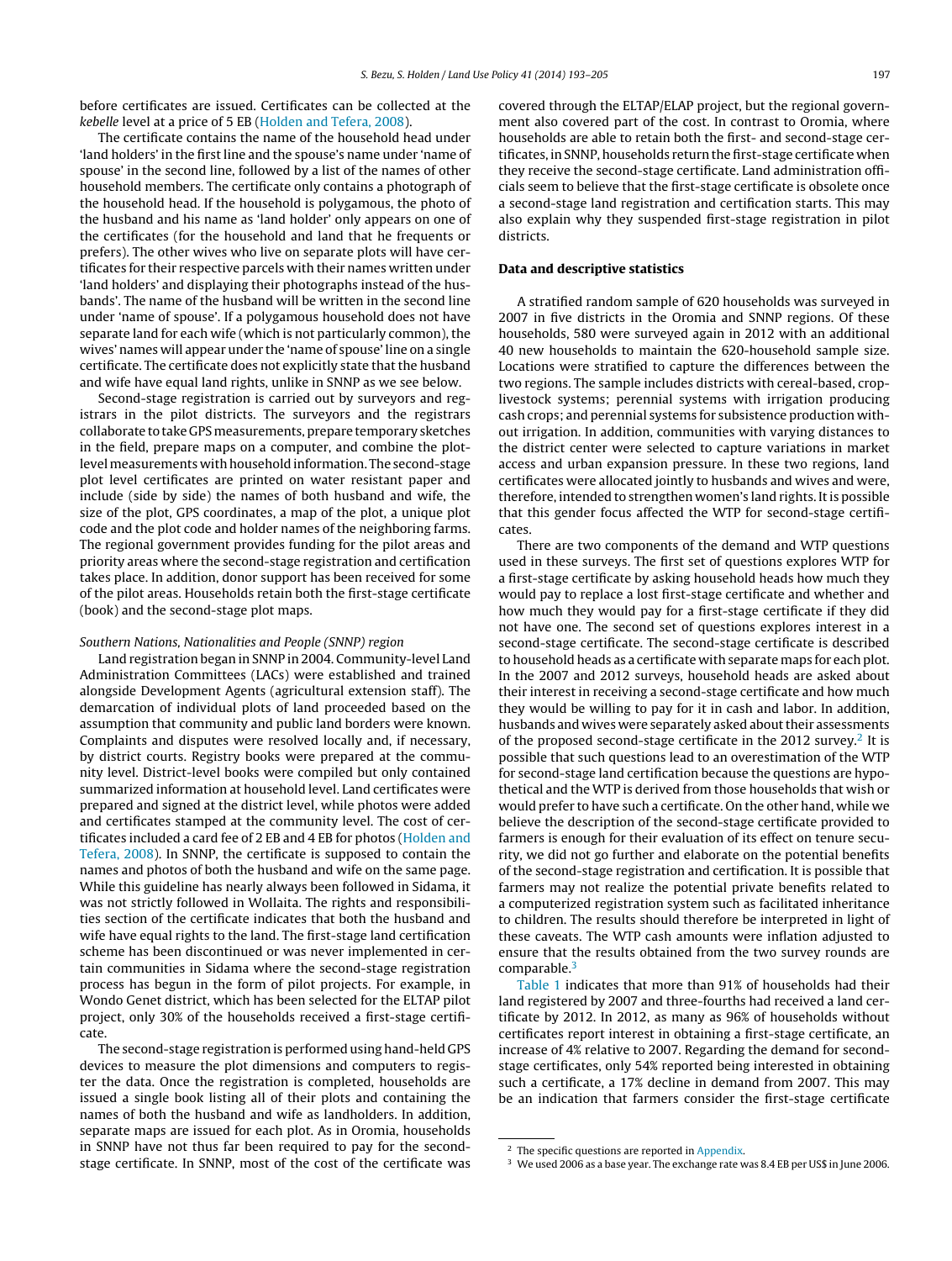<span id="page-5-0"></span>Household land certification status and demand for second-stage certificate, Oromia and SNNP.

|                                                          | 2007    |                | 2012    |       |
|----------------------------------------------------------|---------|----------------|---------|-------|
|                                                          | Percent | N <sup>a</sup> | Percent | $N^a$ |
| Households whose land is registered                      | 0.91    | 576            | 0.94    | 619   |
| Households who have land certificate                     | 0.68    | 576            | 0.74    | 616   |
| Households who do not have land certificate but want one | 0.92    | 186            | 0.96    | 161   |
| Want second-stage certificate with maps for each plot    | 0.71    | 530            | 0.54    | 610   |
| Willing to sell land if it becomes legal                 | 0.31    | 572            | 0.11    | 610   |

Source: Own survey data.

<sup>a</sup> N refers to number of respondents for each question. 576 households participated in the land related questions in 2007 and 620 in 2012.

#### **Table 2**

Real value of land certificate<sup>a</sup> and land in 2006 Birr and in labor days.

|                                                                                                                    | 2007   |     |      |       | 2012   |     |      |      | Median ratio<br>2012/2007 |
|--------------------------------------------------------------------------------------------------------------------|--------|-----|------|-------|--------|-----|------|------|---------------------------|
|                                                                                                                    | Median | Min | Max. | CV    | Median | Min | Max. | CV   |                           |
| Maximum WTP for first-stage certificate                                                                            | 5.75   | 0.0 | 959  | 3.94  | 3.36   | 0.0 | 672  | 3.00 | 0.58                      |
| Maximum WTP for lost first-stage certificate                                                                       | 5.75   | 0.0 | 1918 | 4.98  | 3.36   | 0.0 | 672  | 3.00 | 0.58                      |
| Maximum WTP for second-stage certificate in Birr                                                                   | 9.59   | 0.0 | 671  | 2.16  | 3.36   | 0.0 | 336  | 3.33 | 0.35                      |
| Maximum WTP for second-stage certificate in labor days                                                             |        | 0.0 | 160  | 2.00  | 2      | 0.0 | 30   | 1.00 | 0.67                      |
| Minimum compensation acceptable if land is demanded for<br>public service (in Million EB per hectare) <sup>b</sup> | 0.11   | 0.0 | 134  | 5.95  | 0.45   | 0.0 | 3360 | 7.71 | 4.24                      |
| Minimum price to sell land (in Million EB per hectare) $\mathbf{b}$                                                | 0.11   | 0.0 | 7670 | 17.17 | 0.67   | 0.0 | 1510 | 6.00 | 6.34                      |

Source: Own survey data.

<sup>a</sup> The WTP for first-stage certificate is reported for those without a certificate, WTP for lost first-stage certificate is reported for those households who already have one. The WTP for second-stage certificate is reported by those who want a second-stage certificate. The land values are reported by those households who were willing to report it.

 $\overline{\phantom{a}}^{\rm b}$  Minimum land values are less than 10,000EB which appear as zero here since values are reported in Millions EB. Eg. 0.002.

sufficient and their confidence in this certificate has grown over time. Households may also be wary of displacement if they associate the second round of measurement and registration with possible state expropriation of land for urban expansion. This is particularly notable in Shashemene district, which is located near the town of Shashemene, and the district's residents have witnessed land expropriation in the past. A fear of tax increases may be another reason for the decline in interest if farmers reported owning smaller parcels than they actually held during the firststage registration. During the second-stage registration, a number of such cases were uncovered in Oromia, possibly indicating corruption or inaccuracy during the first-stage registration. This was not, however, particularly common.

The table also includes information on the respondents' willingness to sell their land if it became legal. $4$  Only a small percentage of farmers indicated an interest in selling their farms. The rate of positive responses on this question declined from 31% in 2007 to 11% in 2012. This could indicate that land has become more valuable to farmers or that they expect even higher prices in the future, meaning that most would prefer to retain their land for the present.

Table 2 presents inflation-adjusted WTP estimates for first- and second-stage certificates in 2006 EB. The median WTP for a firststage certificate declined from 5.8 EB in 2007 to 3.4 EB in 2012, while the median WTP for a second-stage certificate declined from 9.6 EB in 2007 to 3.4 EB in 2012. The alternative median measure, the maximum WTP for second-stage certificates in labor days, also declined from 3 to 2 man-days from 2007 to 2012. However, the inflation-adjusted value of land increased substantially over this period. The minimum willingness to accept (WTA) price per hectare of land increased by between four and six fold over the

#### **Table 3**

Demand for second-stage certificate. Disaggregate by year and district.

| <b>District</b> | 2007                         |     | 2012                         |     |  |  |  |
|-----------------|------------------------------|-----|------------------------------|-----|--|--|--|
|                 | Interested<br>households (%) | N   | Interested<br>households (%) | N   |  |  |  |
| Shashemene      | 92                           | 149 | 50                           | 96  |  |  |  |
| Arsi Negelle    | 73                           | 150 | 59                           | 140 |  |  |  |
| Wondo Genet     | 58                           | 40  | 48                           | 135 |  |  |  |
| Wollaita        | 56                           | 191 | 57                           | 203 |  |  |  |
| Total           | 71                           | 530 | 54                           | 610 |  |  |  |

Source: Own survey data.

5 years between the two surveys.<sup>5</sup> This gives us good reasons to question why we see this significant decline in WTP not only for second-stage certificates but also for first-stage certificates. Moreover, the median WTP we observed in our sample is much lower than the lowest estimated cost for second-stage certificates (refer to "Second-stage land registration and certification" section).

Table 3 provides more disaggregated information on the demand for first-stage and second-stage land certificates by year and district. The two first districts (Shashemene and Arsi Negelle) in the Oromia region have cereal-based production and lack irrigation but have good market access. Wondo Genet is a high-potential perennial zone featuring cash crops, irrigation and good market access. This district was also selected by ELTAP for second-stage certification. Wollaita is a low-potential perennial zone characterized by poorer market access and very high population density. We note that the demand for second-stage certificates declines over the period from 2007 to 2012 in all zones except Wollaita.

<sup>4</sup> In Ethiopia, land is owned by the state and hence cannot be sold or mortgaged. Farmers have only user right.

<sup>5</sup> A significant share of the sample refused to assign a value to the land, a sort of refusal to accept that land can be taken or sold, which indicates the sensitivity and insecurity felt by farmers.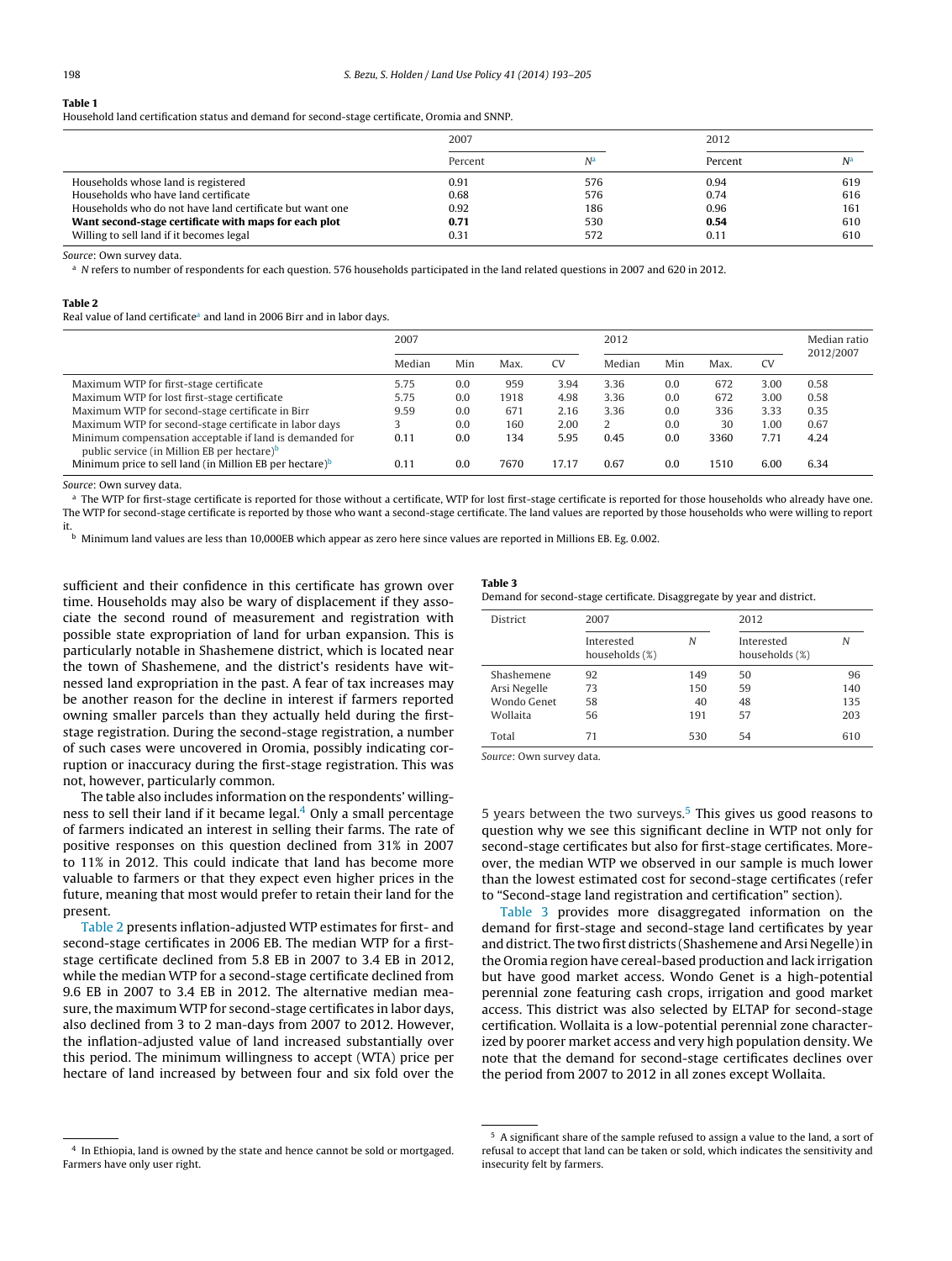<span id="page-6-0"></span>Median willingness to pay for land certificate and median land values, disaggregated by district and year.

|                                                                                                                   | 2007       |             |             |          | 2012       |             |             |          |
|-------------------------------------------------------------------------------------------------------------------|------------|-------------|-------------|----------|------------|-------------|-------------|----------|
|                                                                                                                   | Shashemene | Arsi Negele | Wondo Genet | Wollaita | Shashemene | Arsi Negele | Wondo Genet | Wollaita |
| Maximum WTP for lost<br>certificate                                                                               | 5.75       | 9.59        | 9.59        | 4.79     | 3.70       | 6.72        | 6.72        | 3.36     |
| Maximum WTP for first-stage<br>certificate                                                                        | 9.59       | 9.59        | 4.79        | 3.84     | 3.36       | 6.72        | 6.72        | 3.36     |
| Maximum WTP for<br>second-stage certificate                                                                       | 9.59       | 19.18       | 9.59        | 9.59     | 3.36       | 5.04        | 5.38        | 3.36     |
| Minimum compensation<br>considered fair if land is<br>demanded for public service<br>(in Millions EB per hectare) | 0.10       | 0.11        | 0.45        | 0.07     | 0.90       | 0.45        | 0.85        | 0.27     |
| Minimum price to sell land (in<br>Millions EB per hectare)                                                        | 0.10       | 0.12        | 0.45        | 0.07     | 1.34       | 0.74        | 0.67        | 0.45     |

Source: Own survey data.

Note: Figures are median WTP in 2006 Ethiopian Birr (EB).

#### **Table 5**

Distribution of WTP values for second-stage certificate and households' land valuation in 2012 (in 2006 EB).

| District    |                      |  | Willingness to pay for second-stage certificate (in EB per household) <sup>a</sup> |        | Per hectare (compensation) land values (in Millions EB per hectare) <sup>b</sup> |       |      |       |
|-------------|----------------------|--|------------------------------------------------------------------------------------|--------|----------------------------------------------------------------------------------|-------|------|-------|
|             | Median<br>Min<br>Max |  |                                                                                    | Median | Min                                                                              | Max   | CV   |       |
| Shashemene  | 3.70                 |  | 336.02                                                                             | 2.73   | 0.90                                                                             | 0.007 | 134  | 3.209 |
| Arsi Negele | 4.20                 |  | 33.60                                                                              | 0.92   | 0.45                                                                             | 0.018 | 896  | 6.996 |
| Wondo Genet | 5.38                 |  | 168.01                                                                             | 2.11   | 0.85                                                                             | 0.005 | 3360 | 5.214 |
| Wollaita    | 3.36                 |  | 16.80                                                                              | 0.91   | 0.27                                                                             | 0.002 | 672  | 6.736 |

Source: Own survey data.

<sup>a</sup> Reported for households who reported interest in second-stage certificate.

**b** Reported for households who were willing to report the land values.

Table 4 provides data on median WTP in 2007 and 2012 in the same four districts. The results indicate that the median WTP values declined in all districts from 2007 to 2012, particularly for second-stage certificates. The table also contains median land values in terms of farmers' assessments of fair compensation in the event of a land taking or the acceptable sales price if land sales were allowed. Here, we observe a sharp increase in land values from 2007 to 2012, particularly in Shashemene district, which is experiencing rapid urbanization. Wondo Genet, the zone featuring cash crop cultivation and irrigation, had the highest land values in 2007, but land values increased relatively less in this area than in the others from 2007 to 2012. The decision by the ELTAP/ELAP to target Wondo Genet for second-stage land certification does not seem to have stimulated the interest in or WTP for second-stage certification in this cash cropping area focusing on cash crops. A potential explanation for this is that residents already consider their tenure secure. Shashemene has experienced land takings related to urban expansion, but this does not seem to have affected the WTP for second-stage certificates. This could also indicate that households do not believe that these certificates provide them with any additional security or more reliable information on land expropriation. To provide more detailed information on variation across districts, we present the distribution of the WTP and land compensation values in 2012 in Table 5. Although we only report the WTP for second-stage certificate for those households interested in obtaining one, the minimum value is zero, indicating that some households that are interested in the second-stage certificate do not wish to pay for it. There is substantially more variation in land values than in WTP values. There is relatively less variation in WTP for second-stage certificates across households in Wollaita, which also has the lowest average WTP. Conversely, the highest land values are observed in Shashemene, where the variation in evaluations across households is the lowest.

As indicated earlier, husbands and wives were also separately asked to evaluate the importance of the proposed second-stage certificate. The available responses are: Bad/unnecessary, acceptable/indifferent and good. Table 6 summarizes the responses of men and women.

Approximately 40% of men and women believe that secondstage certification is an unnecessary or bad idea. Proportionately, more men have a positive attitude toward second-stage certification than women.

We also explored farmers' perceptions of their tenure security. We identified two indicators: (1) whether they believe that the existing first-stage certificates protect against encroachment and (2) whether farmers feel secure that they will not be subject to further state land redistribution. [Table](#page-7-0) 7 summarizes the results. The responses to the first question were at a household level, but we have separate responses from men and women on the second question.

It is clear from the table that farmers feel they have become more secure over time with respect to the land certificates protecting their land from other non-state threats such as encroachment by neighbors. The proportion of households that believe that the land certificate will protect them from encroachment doubled over the 5 years between the two surveys. The fear of land redistribution has also declined but not to as great an extent. Of the farmers and their spouses, one-fifth still expects land redistribution. This could be a potential source of tenure insecurity and a reason for their

#### **Table 6**

Attitude of men and women toward second stage certificate in 2012.

|                        | Male (% of<br>respondents) | Female (% of<br>respondents) |
|------------------------|----------------------------|------------------------------|
| Indifferent-acceptable | 15                         | 25                           |
| Good                   | 47                         | 34                           |
| Bad-unnecessary        | 38                         | 41                           |
| Observation $(N)$      | 579                        | 627                          |

Source: Own survey data.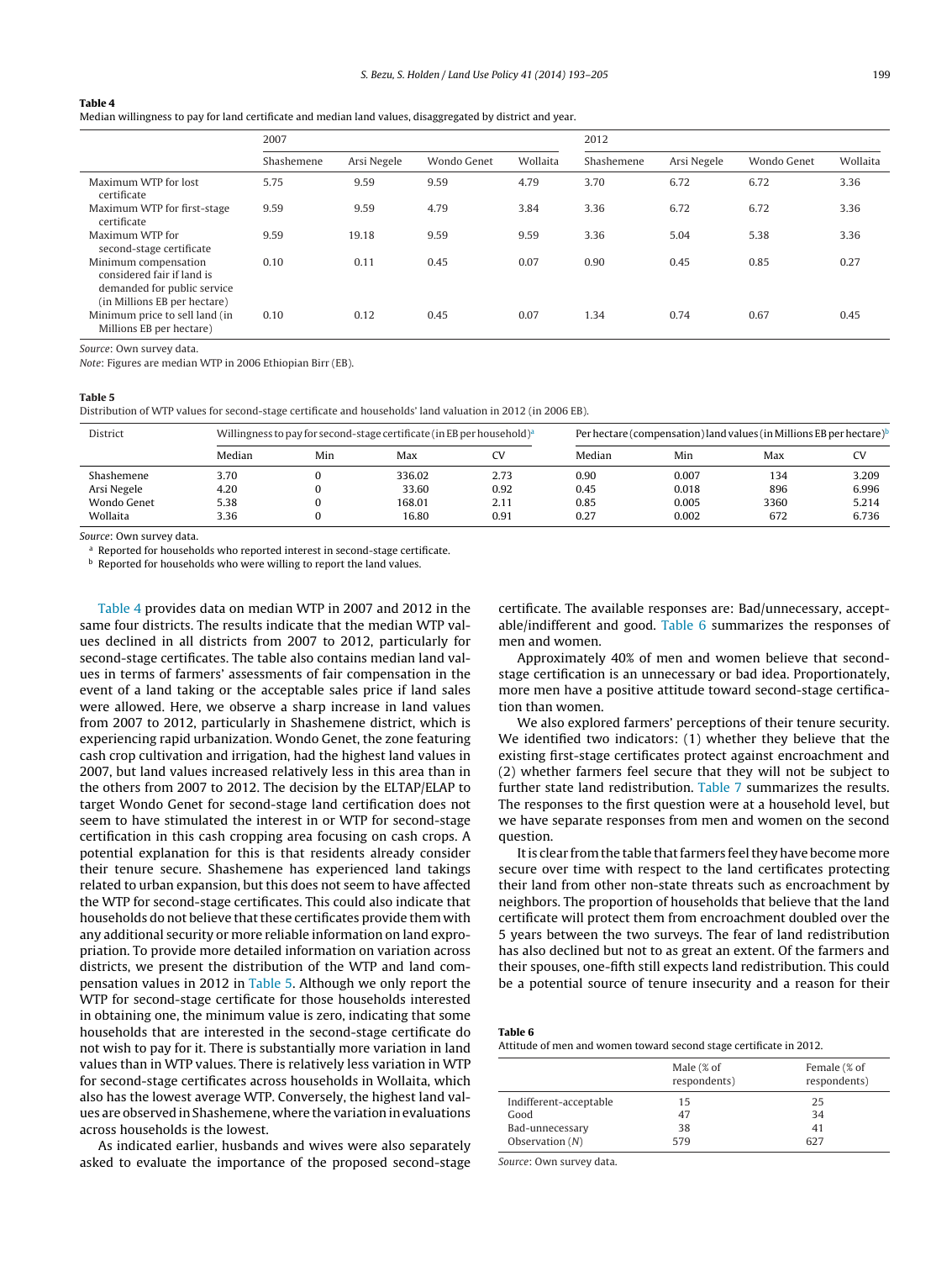<span id="page-7-0"></span>**Table 7** Farmers' perception of tenure security.

|                                                                                        | 2007 (%<br>respond yes) | 2012 (%<br>respond yes) |
|----------------------------------------------------------------------------------------|-------------------------|-------------------------|
| Existing land certificate<br>protects against land<br>encroachment (household<br>head) | 35                      | 72                      |
| Expect land re-distribution<br>(female respondents)                                    | 32                      | 20                      |
| Expect land re-distribution<br>(male respondents)                                      | 35                      | 21                      |
|                                                                                        |                         |                         |

Source: Own survey data.

reluctance to participate in further land registration. Further efforts to raise awareness and assure farmers may alleviate some of their concerns.

#### **Conceptual framework and empirical model**

We can conceptualize formalization of land rights as a continuum of formalization intensity and quality where the cost of formalization increases with greater intensity and quality. Technological advances imply a reduction in the costs to achieve a given intensity of formalization. This may be visualized as a forward shift in the formalization supply curve. Identifying the socially optimal level of formalization intensity requires identifying the formalization demand curve. This demand curve will shift outward with the wealth of a society, the size and quality of land, as captured by the (potential) value of land, the individual demand for tenure security, the extent to which such security is threatened and the extent to which formalized land rights are believed to increase this security. The demand may also depend on the expectations and quality of other services provided by the land administrative system such as fair conflict resolution in land disputes and the effectiveness of this formalized system relative to a traditional conflict resolution system. The demand may also be influenced by the level of knowledge and thus realism of expectations concerning the services that can be provided and the ability to access the benefits of the system. Furthermore, if formalization is also associated with strengthening statutory law, this may have implications for whether the bundle of rights and obligations and their distribution among landowners are changed. For example, if formalization is combined with a new policy to strengthen the land rights of women within households, there is a redistributional element that goes beyond recognizing the land rights that existed before the formalization. This may then affect the demand among old and new rights holders. New laws and regulations that go further in specifying the obligations of landowners as part of a formalization process, such as conservation obligations, may also affect landowners' level of demand for formalization.

Our aim in this study is to examine the demand for second-stage certification. The second-stage certificate is expected to contain more detailed and precise information than the first-stage certificate. However, it is not obvious that the high level of precision implied by a second-stage certificate is worth the additional cost. The low-cost, participatory approach in which neighbors serve as witnesses employed in the first-stage registration in Ethiopia may provide a substantially higher level of precision than the low-cost GPS devices that have been used in most of the pilot areas. The added value of this technology is therefore not boundary identification and protection against encroachment, but map creation and computerized registration. It is questionable whether such maps enhance tenure security. It is then appropriate to ask who should pay for such intensified formalization.Acomputerized registry may facilitate bequeathing of land to children, but owners may not be aware of such benefits, and it is uncertain whether such a registry

would substantially enhance WTP. It is likely that the benefits of computerization and mapping are primarily social and only to a small extent private. The tenure security effect of formalization is private, and we should expect it to be reflected in the demand and WTP for registration and certificates. However, it is possible that the entire tenure security effect is captured in the first-stage certification. This may also be the case for women in the household where there is joint certification. The other broader benefits associated with land titling, such as credit access and the transferability of land, are irrelevant or less important under the restricted rights regime in Ethiopia where land sales and mortgaging of land are prohibited.

Specifically, the study tests the following hypotheses using data from the 2007 and 2012 surveys.

**H1.** Demand and willingness to pay (WTP) for upgrading to secondstage land certification is low: We argue that there are fewer private benefits to upgrading to a second-stage land certificate. The main private benefit of formalizing land rights in the Ethiopian context is tenure security, which is already provided by the first-stage certification.

**H2.** WTP for second-stage certificates will be higher the higher the value of land. Farmers who have larger or higher-quality plots of land, both in terms of productivity and location, are likely to pay higher prices to protect their assets. These qualities are reflected in the subjective value of the land, as land markets do not exist in Ethiopia.

**H3.** WTP for upgrading from first-stage to second-stage certificate increases over time. This is based on the assumption that the benefits from the first-stage land registration and certification deteriorate over time due to poor updating and maintenance of records; therefore, farmers become more interested in upgraded registration. Alternatively, we may argue that

**H4.** WTP for second-stage certificates declines over time due to a loss of momentum in the land registration and certification process and reduced expectations concerning benefits from upgrading. This could also result from a beneficial effect of first-stage certification on tenure security that is enhanced over time.

**H5.** WTP is higher for households that have been exposed to informational meetings concerning the benefits of land registration and certification. Information such as the implications of a computerized registration system regarding facilitating land transfers through bequests and gifts may create greater interest and demand in second-stage certificates in farming communities with low levels of literacy.

**H6.** WTP is higher for households that lack witnesses for their plot boundaries from the first-stage registration or have experienced land disputes. This is simply because such households may hope to gain additional security through a new land registration system and obtain certificates that include maps of individual plots.

The empirical model for the willingness to pay for a secondstage certificate is given by:

$$
WTP2C_{ht} = \beta_0 + \beta_1 A_{ht} + \beta_2 C_{ht} + \beta_3 RQ_{ht} + \beta_4 CY_{ht} + \beta_5 M_h + \beta_6 V_h
$$

$$
+ \beta_7 D_t + \alpha_h + \varepsilon_{ht}
$$

where  $WTP2C<sub>ht</sub>$  is the willingness to pay for a second-stage certificate for household h in period t, A is farm size, C is a dummy for exposure to land conflicts, RQ is registration quality, CY is land certificate information, including whether one possessed a first-stage land certificate and whose name(s) is/are on the certificate,  $M$  is a dummy for whether the household has been exposed to informational meetings regarding land certification, V is a vector of village dummies, which captures market access, population pressure and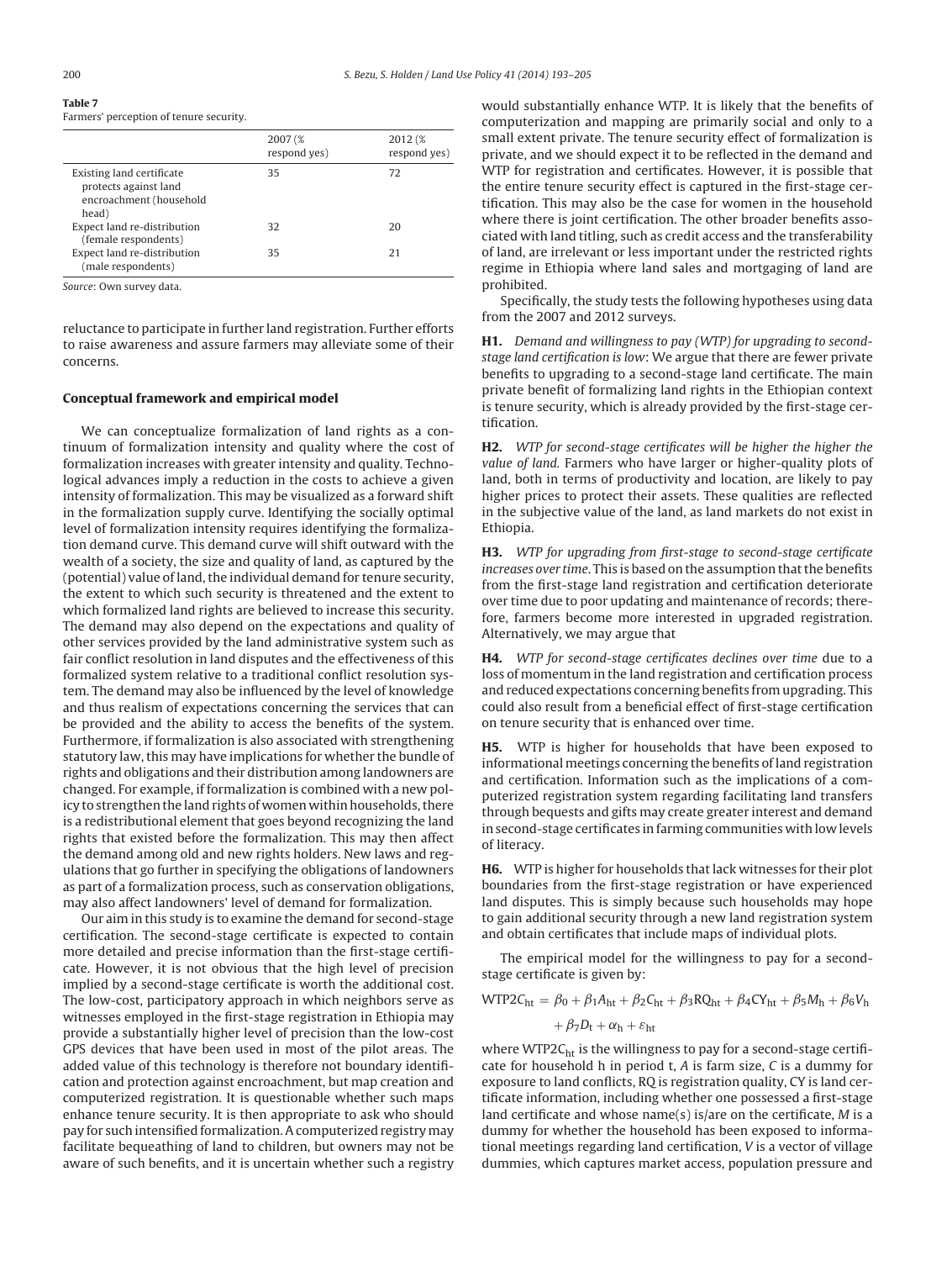urban expansion, *D* is a year dummy,  $\alpha_h$  represents unobservable household factors, and  $\varepsilon$ <sub>ht</sub> is a random error term.

The household-level WTP is given both in cash and in labor. As indicated above, approximately 30% of households in 2007 and 46% in 2012 were not interested in the second-stage certificate. Thus, we only observe WTP values for those who express interest in obtaining one. Ordinary Least Squares (OLS) is not an appropriate regression framework to estimate the model, as it does not control for the censoring of the WTP values at zero and may thus result in negative predicted values. This model is best estimated using Cragg's ([Cragg,](#page-12-0) [1971\)](#page-12-0) two-part truncated normal hurdle model. Cragg's specification disaggregates the decision into a participation equation and an amount equation and yields positive predicted values for the amount equation. This model specification employs a probit for the participation equation and a truncated normal model for the amount equation. The model assumes that, conditional on a set of observed covariates, the mechanisms determining participation and amounts are independent. In our WTP model, the two components are: (1) a probit model for 'interest in a second-stage certificate' using the full sample and (2) a truncated normal model for 'maximum willingness to pay' using the sub-sample of interested households.

Because we are using panel data, we can control for unobserved heterogeneity in addition to the observed covariates. In our model, we employ a Correlated Random Effect (CRE) model following [Mundlak](#page-12-0) [\(1978\)](#page-12-0) and [Chamberlain](#page-12-0) [\(1982\)](#page-12-0) because fixed effects estimation is difficult to implement for nonlinear models due to the incidental parameter problem. The estimation procedure in CRE involves adding the mean of time-varying variables as an additional set of explanatory variables. The inclusion of these means controls for time-constant unobserved heterogeneity ([Wooldridge,](#page-12-0) [2010\).](#page-12-0)

# **Results and discussion**

## Estimation result

The results of the Double-Hurdle model are reported in [Table](#page-9-0) 8. The first two columns report the results from the probit model for the probability of being interested in second-stage certificate (hurdle 1). The next four columns report results from the truncated regression models for WTP (hurdle  $2$ ).<sup>6</sup> The observations in the probit model include all households in both periods, while the truncated regression model includes only those households that are interested in a second-stage certificate. We estimated WTP in both cash (middle two columns) and labor-days (last two columns).

We first analyze the factors influencing the probability of being interested in a second-stage certificate. We find that households that experienced a land dispute before the first-stage land registration was implemented are more likely to be interested in a second-stage certificate, indicating that experiences of conflict result in greater tenure insecurity and thus greater demand for certificates beyond what the first-stage certificates have provided. Respondents who attended public informational meetings regarding land registration are also more likely to be interested in a second-stage certificate. This is perhaps because they are more informed of land registration, the various types of certificates and their benefits. However, households that reported having sufficient witnesses during the first-stage registration are less likely to wish to obtain a second-stage certificate, indicating that the firststage certificate provides sufficient plot boundary security for such

households. Having a land certificate was not significantly associated with interest in second-stage certificates, but households that only have the husband's name listed on the first-stage certificate are less likely to exhibit interest in second-stage certificates. We may speculate that male heads of households perceive there to be an advantage of retaining the certificate that only includes their name instead of obtaining a second-stage certificate that may include both the husband's and his wife's names. The age of household head was negatively associated with interestin obtaining a second-stage certificate, which could be because older household heads feel more secure with respect to their land tenure. However, it could also be due to resistance to change, as they have witnessed frequent land redistributions in the past. Controlling for other factors, interest in obtaining a second-stage certificate declined significantly from 2007 to 2012, indicating that the decline in momentum and farmers' expectations regarding second-stage certification dominates any concern farmers might have concerning an erosion of the benefits of first-stage certification. We also find that households in Wondo Genet and Wollaita, the two most densely populated areas, are less likely to exhibit interest in second-stage certificates than households in Shashemene.

We next examine factors that influence the willingness to pay (WTP) for second-stage certificates among interested households. Farm size is now negatively correlated with the willingness to pay, whether reported in cash or in labor-days. This could be a land scarcity effect, such that more land-scarce households are willing to pay more to secure their rights, ceteris paribus However, if land scarcity is correlated with poverty and poor market access, this could limit WTP and possibly explain the lower WTP observed in Wollaita. Compared to Shashemene, the WTP for households in Wollaita was 17% and 8% lower in cash and in labor, respectively. Similarly, WTP declined significantly from 2007 to 2012, with a 5% decline in WTP in cash and a 1.5% decline WTP in labor. All of the above variables were significant at the 1% significance level. Female-headed households were no more or less likely than male-headed household to demonstrate interest in obtaining a second-stage certificate. But, among interested households, female-headed households had 6.7% lower WTP in cash but their WTP in labor was not statically different from that of other households. This may be related to the greater liquidity constraint faced by most female-headed households in rural areas. Attending a public meeting before registration was positively correlated with WTP, but it was only significant at the 10% level. Having only the husband's name on the certificate was negatively correlated with WTP in the labor equation but only significant at the 10% level.

It is possible that there are two forces working in opposite directions with respect to farm size. On the one hand, as farm size typically affects the value of the land for which a second-stage certificate may be issued, the willingness to pay may be higher for larger farms. On the other hand, a fear of land expropriation, which may be more pronounced on larger farms, may negatively influence the WTP for the new certificate. Although land sales are prohibited in Ethiopia, and farmers have only user rights, they have a subjective valuation of their land that depends, among other things, on farm size, the quality of the land, the proximity to urban areas, the presence of irrigation and household characteristics. [Table](#page-10-0) 9 reports estimation results from the regression models that include farmers' subjective values of their land. These values are the minimum compensation households were willing to accept in the event that their land is expropriated for public use. Because a significant percentage of households were unwilling to report these values, the number of observations considered in this analysis is reduced by 40%. We include this model to assess the robustness of our results. In addition to the land values, we also allowed for variation in the WTP for land of a similar value depending on how near a household is located to an urban area using a dummy variable that takes value

 $6$  It is possible that the two decisions are correlated, even after controlling for observed covariates. If this is the case, the WTP equation has to be corrected for selection. Our test for selection bias using the Heckman selection model does not indicate a selection problem.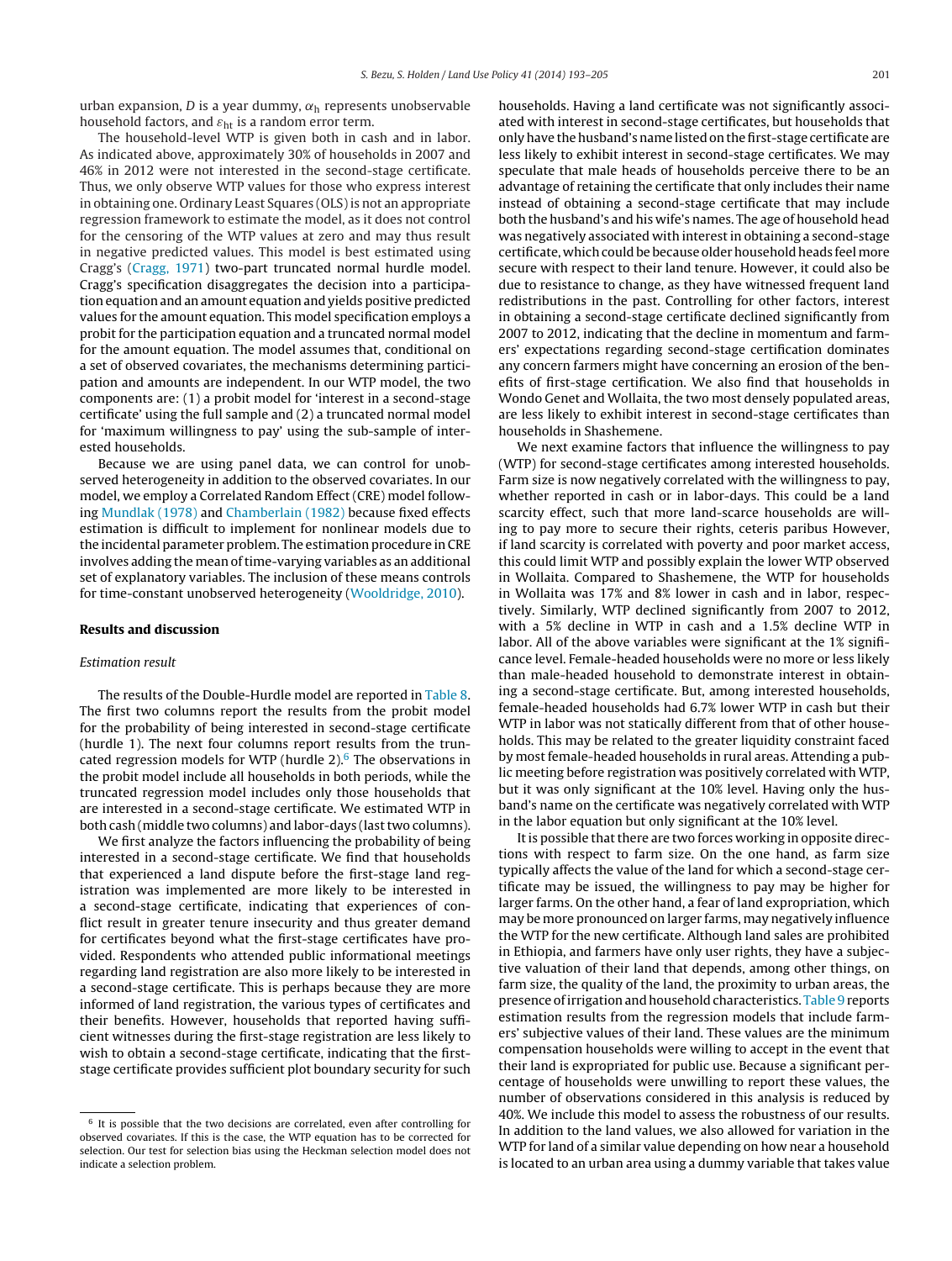<span id="page-9-0"></span>Factors associated with the demand and willingness to pay for second-stage certificate in cash and in labor. Double-Hurdle Model.

|                                                         | Interested in second-stage certificate<br>Probit model |                 | Truncated regression | Amount/willingness to pay (in Cash) | Amount/willingness to pay (in labor-days)<br>Truncated regression |                 |  |
|---------------------------------------------------------|--------------------------------------------------------|-----------------|----------------------|-------------------------------------|-------------------------------------------------------------------|-----------------|--|
|                                                         | Marginal effects                                       | Robust Std. Err | Elasticities         | Robust Std. Err                     | Elasticities                                                      | Robust Std. Err |  |
| Farm size per capita<br>(ha)                            | 0.000                                                  | 0.000           | $-0.173***$          | 0.057                               | $-0.177***$                                                       | 0.049           |  |
| Experience land<br>dispute before land<br>registration  | $0.074$ **                                             | 0.034           | 0.011                | 0.027                               | 0.003                                                             | 0.020           |  |
| Have sufficient<br>witnesses to confirm<br>plot borders | $-0.123$ **                                            | 0.049           | 0.037                | 0.140                               | $-0.116$                                                          | 0.103           |  |
| Household has land<br>certificate                       | $-0.062$                                               | 0.060           | 0.035                | 0.146                               | $-0.028$                                                          | 0.096           |  |
| Only husband name on<br>the certificate                 | $-0.155***$                                            | 0.051           | 0.010                | 0.013                               | $-0.017$                                                          | 0.010           |  |
| Attended public<br>meeting before land<br>registration  | $0.090***$                                             | 0.034           | $0.140^{*}$          | 0.085                               | 0.066                                                             | 0.059           |  |
| Female headed<br>household                              | $-0.039$                                               | 0.110           | $-0.067$             | 0.030                               | $-0.010$                                                          | 0.021           |  |
| Age of household head                                   | $-0.003$ <sup>**</sup>                                 | 0.001           | $-0.002$             | 0.153                               | $-0.048$                                                          | 0.113           |  |
| Total number of male<br>members                         | $-0.010$                                               | 0.017           | 0.231                | 0.182                               | 0.012                                                             | 0.142           |  |
| Household size                                          | $-0.002$                                               | 0.010           | 0.038                | 0.141                               | $-0.003$                                                          | 0.149           |  |
| District dummies: baseline-Shashemene                   |                                                        |                 |                      |                                     |                                                                   |                 |  |
| Arsi Negele                                             | $-0.068$                                               | 0.043           | 0.023                | 0.037                               | 0.003                                                             | 0.027           |  |
| <b>Wondo Genet</b>                                      | $-0.179$ ***                                           | 0.060           | 0.016                | 0.020                               | $-0.007$                                                          | 0.015           |  |
| Wollaita                                                | $-0.136$ ***                                           | 0.039           | $-0.165***$          | 0.044                               | $-0.082***$                                                       | 0.028           |  |
| Year 2012, dummy                                        | $-0.111***$                                            | 0.032           | $-0.501***$          | 0.049                               | $-0.153***$                                                       | 0.036           |  |
| Constant (Coefficient)                                  | $1.110***$                                             | 0.234           | $2.404$ ***          | 0.263                               | $1.636***$                                                        | 0.179           |  |
| Sigma constant                                          |                                                        |                 | $1.024***$           | 0.046                               | $0.726***$                                                        | 0.036           |  |
| Chi <sup>2</sup>                                        | 92.3                                                   |                 | 205.5                |                                     | 66.4                                                              |                 |  |
| Prob > <i>chi</i> <sup>2</sup>                          | 0.000                                                  |                 | 0.000                |                                     | 0.000                                                             |                 |  |
| Loglikelihood                                           | $-642.9$                                               |                 | $-813.7$             |                                     | $-578.2$                                                          |                 |  |
| Number of<br>observations                               | 1029                                                   |                 | 605                  |                                     | 589                                                               |                 |  |

Note: The dependent variables in the amount equations (cash and labor days) are log-transformed. The mean of time varying variables are included as additional regressors in these models, but they are not included in the table to save space.

 $\frac{1}{2}$  Significance at 10%.

Significance at 5%.

\*\*\* Significance at 1%.

one if the household is located in a village near to an urban area and include the interaction between this dummy variable and the land value variable.

The results from the probit model in [Table](#page-10-0) 9 indicate that households that have larger land values are less likely to be interested in a second-stage certificate. The coefficient is significant at the 1% level of significance. This may indicate that households do not believe that second-stage certificates provide protection against expropriation, as more valuable land may be near urban areas, where such risks are higher, or those with more valuable land do not fear the loss of their land and therefore do not believe that they need second-stage certificates. However, among households that were interested in obtaining second-stage certificates, those with larger land values had a higher WTP in cash, and the location of the highly valued land (peri-urban or not) did not affect the magnitude [\(Table](#page-10-0) 9, second model). This indicates that the willingness to pay of those who perceived benefits from second-stage certificates increased in their valuations of their land. Farm size had the same effect in the new models as before with even larger negative elasticities in both WTP in cash and labor. A 1 percentage point decrease in per capita farm size is associated with a 2 percentage point increase in the amount households are willing to pay for second-stage certificates, indicating that increasing land scarcity is driving up the WTP for second-stage land certificates. Households located in peri-urban areas had higher WTP. The coefficients for all other variables had the same signs as in the model without land values, but we have fewer statistically significant coefficients in the current models, perhaps because of the significant reduction in the number of observations and hence variation in the data.

#### Predicted willingness-to-pay in Oromia and SNNP

We tried to obtain an estimate of WTP for households in Oromia and SNNP based on our empirical model. [Table](#page-11-0) 10 reports the predicted values of WTP based on the Double-Hurdle model but only considers the most recent data (2012 data) in the prediction. The median WTP is approximately 7 EB for Arsi Negele, Wondo Genet and Shashemene and 3.5 EB for Wollaita. When disaggregated by farm size, WTP exhibits some variation across the three comparable districts. The highest WTP is to be expected from households in Shashemene. Compared to the three other districts, households in Wollaita have the lowest WTP. In all districts, households that were willing to pay the most were those with land sizes in the third quartile.

[Fig.](#page-10-0) 1 provides a more visual presentation of the relationship between predicted WTP and farm size. We use a two-way graph with local polynomial smoothing to plot the relationship between WTP and farm size. The WTP values are never more than 8 EB. We find that for Shashemene and Arsi Negele, the predicted WTP is higher, with values not falling below 6 EB for all farm size levels, but there is more dispersion in the WTP in Shashemene. In Wondo Genet, the WTP is mostly close to that of the two Oromia districts but it declines and the dispersion increases after approximately 1.3 ha of land. In Wollaita, the WTP is lower than 4EB at all land size levels. Wollaita also has the least dispersion in predicted WTP.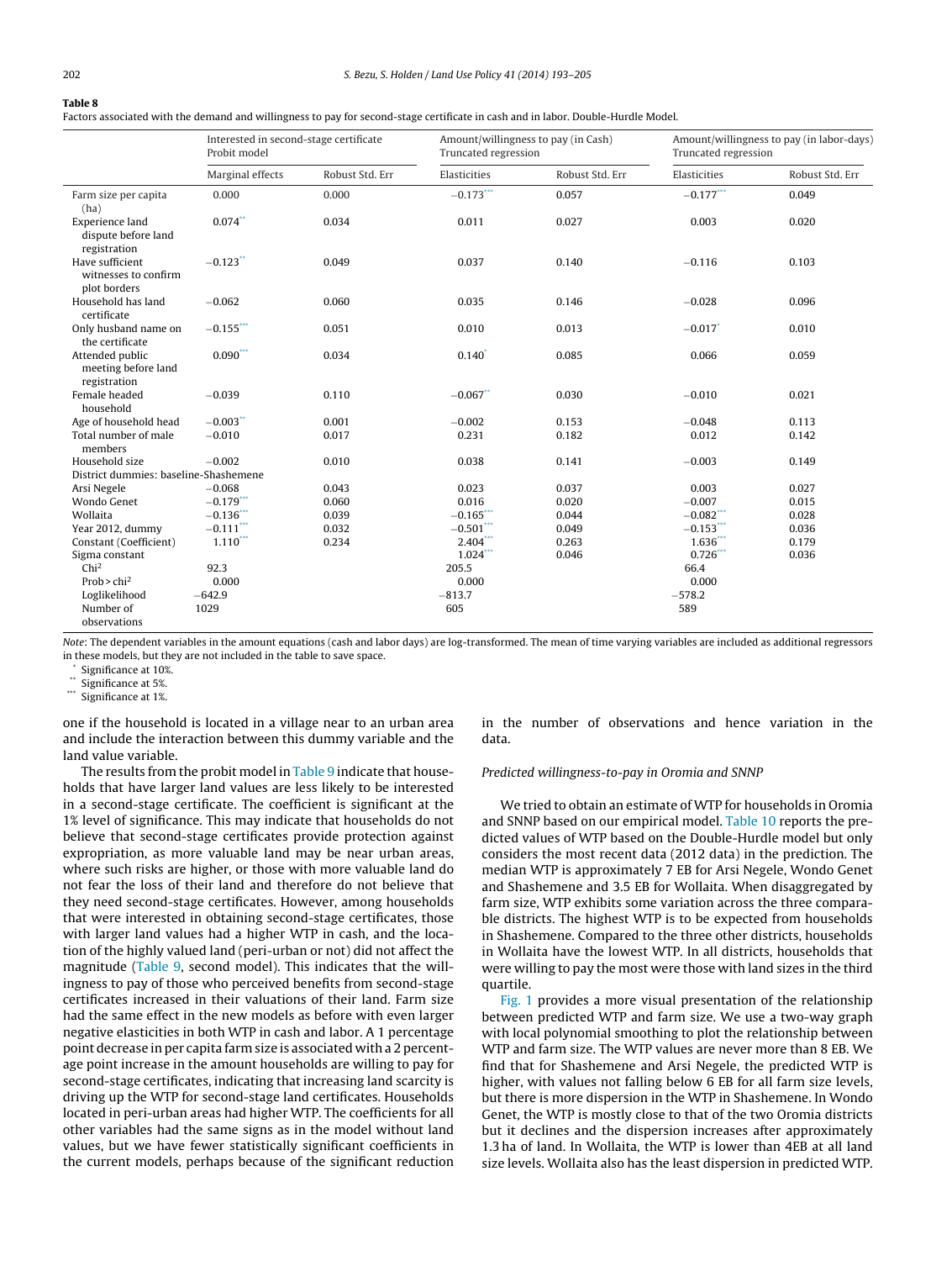<span id="page-10-0"></span>Factors associated with the demand and willingness to pay for second-stage certificate in cash and in labor. DH Model (with land values).

|                                                      | Probability of being interested in<br>second-stage certificate |                 | willing to pay (in cash) | Amount interested households are | Amount interested households are<br>willing to pay (in labor-days) |                 |  |
|------------------------------------------------------|----------------------------------------------------------------|-----------------|--------------------------|----------------------------------|--------------------------------------------------------------------|-----------------|--|
|                                                      | Marginal<br>Effects                                            | Robust Std. Err | Elasticities             | Robust Std. Err                  | Elasticities                                                       | Robust Std. Err |  |
| Ln (land values)                                     | $-0.075***$                                                    | 0.027           | $0.060\overset{\ast}{ }$ | 0.030                            | $-0.030$                                                           | 0.019           |  |
| Household farm size (ha)                             | 0.000                                                          | 0.000           | $-0.222$ ***             | 0.062                            | $-0.191$ ***                                                       | 0.051           |  |
| Experience land dispute before<br>land registration  | 0.042<br>0.051                                                 |                 | $-0.003$                 | 0.033                            | 0.001                                                              | 0.027           |  |
| Have sufficient witnesses to<br>confirm plot borders | $-0.034$                                                       | 0.058           | $-0.159$                 | 0.157                            | $-0.095$                                                           | 0.121           |  |
| Household has land certificate                       | $-0.007$                                                       | 0.072           | 0.131                    | 0.172                            | 0.027                                                              | 0.122           |  |
| Only husband name on the<br>certificate              | $-0.181$                                                       | 0.065           | $-0.007$                 | 0.016                            | $-0.021$                                                           | 0.013           |  |
| Attended public meeting<br>before land registration  | $0.108$ **                                                     | 0.042           | 0.131                    | 0.111                            | 0.084                                                              | 0.071           |  |
| Female headed household                              | 0.054                                                          | 0.139           | $-0.060$ <sup>**</sup>   | 0.029                            | $-0.009$                                                           | 0.017           |  |
| Age of household head                                | $-0.001$                                                       | 0.001           | $-0.088$                 | 0.192                            | $-0.051$                                                           | 0.142           |  |
| Total number of male members                         | $-0.007$                                                       | 0.021           | 0.307                    | 0.221                            | 0.125                                                              | 0.161           |  |
| Household size                                       | $-0.003$                                                       | 0.013           | 0.120                    | 0.209                            | $-0.209$                                                           | 0.170           |  |
| District dummies: baseline-Shashemene                |                                                                |                 |                          |                                  |                                                                    |                 |  |
| Arsi Negele                                          | $-0.112$                                                       | 0.063           | 0.042                    | 0.035                            | 0.001                                                              | 0.027           |  |
| Wondo Genet                                          | $-0.148$                                                       | 0.084           | $-0.025$                 | 0.037                            | $-0.005$                                                           | 0.028           |  |
| Wollaita                                             | $-0.255***$                                                    | 0.053           | $-0.102$                 | 0.084                            | $-0.127$ ***                                                       | 0.048           |  |
| Farm located in peri-urban area                      | 0.098                                                          | 0.263           | 0.217                    | 0.116                            | $-0.062$                                                           | 0.086           |  |
| Peri-urban area $\times$ land value                  | $-0.014$                                                       | 0.019           | $-0.163$                 | 0.112                            | 0.054                                                              | 0.078           |  |
| Year 2012, dummy                                     | $-0.021$                                                       | 0.049           | $-0.516***$              | 0.077                            | $-0.108$ **                                                        | 0.051           |  |
| Constant (coefficient)                               | 1.444                                                          | 0.435           | 1.789***                 | 0.445                            | 1.827                                                              | 0.283           |  |
| Sigma constant                                       |                                                                |                 | $1.004***$               | 0.059                            | $0.714***$                                                         | 0.049           |  |
| Chi <sup>2</sup>                                     |                                                                | 68.451          | 157.8                    |                                  |                                                                    | 51.4            |  |
| Prob > chi <sup>2</sup>                              |                                                                | 0.00            | 0.00                     |                                  |                                                                    | 0.00            |  |
| Loglikelihood                                        |                                                                | $-397.442$      | $-516.2$                 |                                  |                                                                    | $-369.6$        |  |
| Number of observations                               |                                                                | 649             | 388                      |                                  |                                                                    | 381             |  |

Note: The dependent variables in the amount equations (cash and labor days) are log-transformed. The mean of time varying variables are included as additional regressors in this model, but they are not included in the table to save space.

 $*$  Significance at 10%.

Significance at 5%.

\*\*\* Significance at 1%.



**Fig. 1.** Expected willingness-to-pay for second-stage certificate for districts in Oromia and SNNP.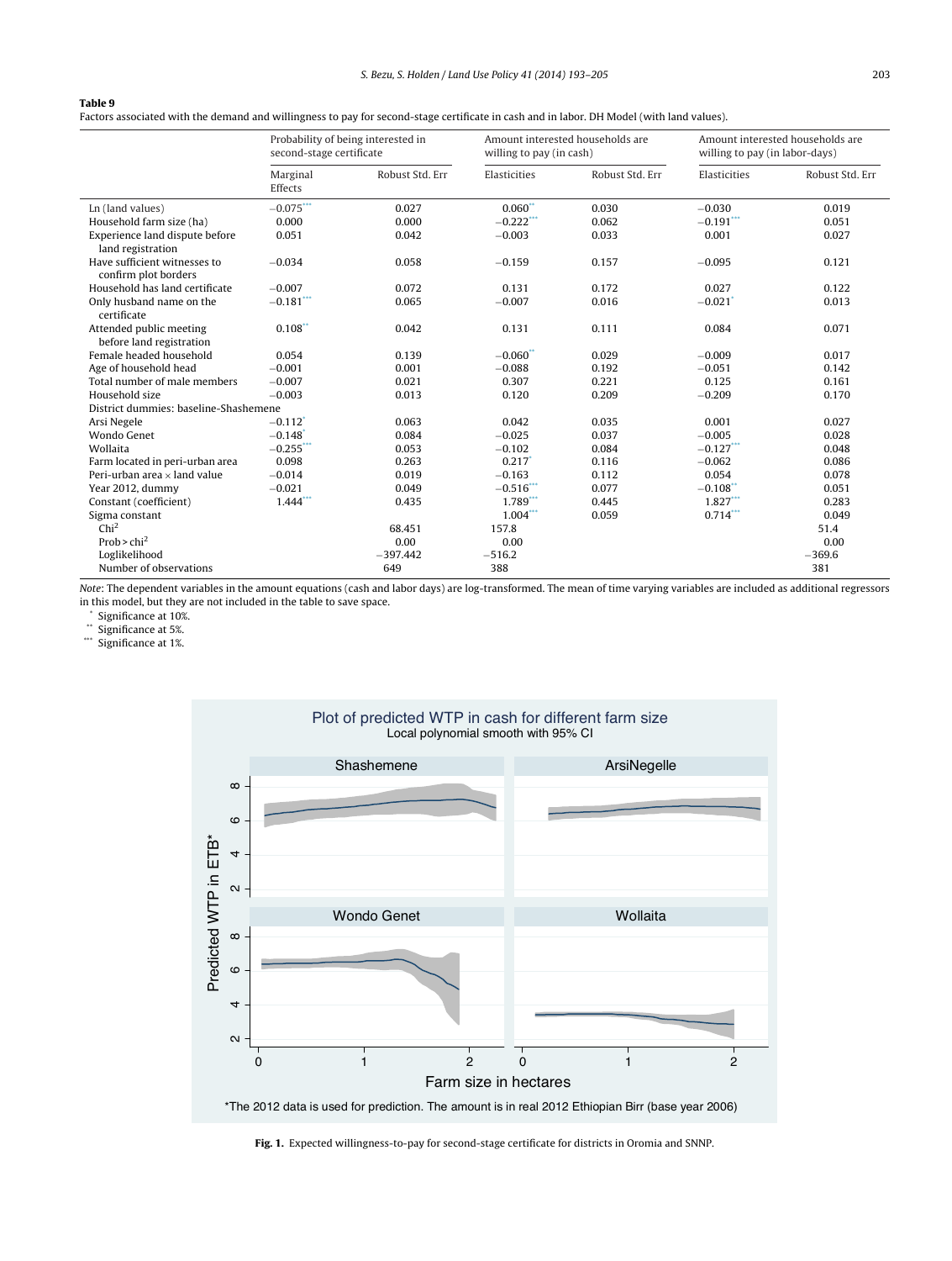<span id="page-11-0"></span>

| Table 10                                               |  |
|--------------------------------------------------------|--|
| Expected willingness to pay by farm size and district. |  |

| Farm size  |      | Shashemene |       |      | Arsi Negele |       |      | Wondo Genet |       |      | Wollaita |      |  |
|------------|------|------------|-------|------|-------------|-------|------|-------------|-------|------|----------|------|--|
|            | Min. | Med.       | Max.  | Min. | Med.        | Max.  | Min. | Med.        | Max.  | Min. | Med.     | Max. |  |
| Ouartile 1 | 3.50 | 5.90       | 18.13 | 3.95 | 6.40        | 10.36 | 3.96 | 6.43        | 8.54  | 1.80 | 3.42     | 4.49 |  |
| Quartile 2 | 3.95 | 6.62       | 12.06 | 4.85 | 7.03        | 8.12  | 3.96 | 6.42        | 10.30 | 1.77 | 3.53     | 5.09 |  |
| Ouartile 3 | 3.15 | 6.81       | 25.29 | 3.24 | 6.55        | 11.89 | 3.54 | 6.66        | 8.09  | 1.87 | 3.65     | 4.79 |  |
| Ouartile 4 | 4.85 | 6.99       | 11.50 | 4.66 | 6.69        | 9.42  | 3.06 | 6.84        | 9.78  | 1.89 | 3.04     | 4.53 |  |
| Total      | 3.15 | 6.71       | 25.29 | 3.24 | 6.63        | 11.89 | 3.06 | 6.60        | 10.30 | 1.77 | 3.49     | 5.09 |  |

Source: Model prediction from the HD model estimated in section 6

Note: We use only the 2012 survey data for prediction since it is the most recent; District specific quartiles are computed to group household by their farm size.

To summarize the assessment of our hypotheses, we cannot reject [Hypothesis](#page-7-0) [1,](#page-7-0) that demand and WTP for second-stage certificates are low, as we found that the WTP is substantially lower than the administrative costs of implementing the second-stage certification.

Finally, we cannot reject [Hypothesis](#page-7-0) [6,](#page-7-0) which states that WTP for a second-stage certificate is higher for households that are more insecure of their land tenure due to exposure to land conflicts or lack of witnesses.

We cannot reject [Hypothesis](#page-7-0) [2](#page-7-0) that WTP increases with land values, but the evidence is weak. While we observed a strong, negative correlation between interest in obtaining a second-stage certificate and land values, which inclines us to reject the hypothesis, we also observed a positive relationship between values and the amount that interested households are willing to pay. However, this positive relationship is only weakly significant. Land values may also be correlated with farm size within areas, and we find that greater land scarcity within the household was associated with higher WTP for second-stage certificates. Therefore, this also supports rejection of the hypothesis. Thus, it seems to be poverty in land rather than in land values that increases WTP.

[Hypothesis](#page-7-0) [3](#page-7-0) that WTP increases over time, is rejected. We found no indications that the effect of the first-stage certification has deteriorated. Rather, it may be the case that the tenure security effect of the first-stage certification grew over the period from 2007 to 2012 as first-stage certificates gained recognition (see [Table](#page-6-0) 6). However, we could not reject [Hypothesis](#page-7-0) [4,](#page-7-0) which states that WTP has declined over time. This result may be due to a loss of momentum and interest and more realistic expectations regarding the benefits. Second-stage certification may also be associated with fears of land expropriation and been implemented in areas facing more dynamic developments and land use changes such as urban expansion. Informal discussions with farmers revealed that they were somewhat concerned that parcel-level registration may increase their land tax liability. Currently, the tax on agricultural land is collected as a fee per hectare of land cultivated regardless of the location or productivity of the land. The fear is that each plot may be used as a basis for a separate land tax, perhaps according to the quality, instead of a flatland use fee per hectare.Although we do not know how widespread this belief is, it is clear that a lack of information regarding the purpose of the new land registration plays an important role.

We cannot reject [Hypothesis](#page-7-0) [5,](#page-7-0) stating that WTP is higher for households that have been exposed to informational meetings on land registration and certification. It is clear that those who attended these meetings had significantly higher interest in and WTP for second-stage certificates. This may not only be an informational effect, however. It could also be a demand effect, as those with higher levels of demand for documentation of their land rights were also more likely to attend meetings on the subject. The informational meetings we consider in this analysis were primarily awareness meetings during the first-stage registration and certification. Our assessment from our discussions with farmers, development agents and officials is that, as opposed to the case for the first-stage land registration and certification, little effort was devoted to raising awareness of the second-stage land registration and certification.

#### **Conclusion**

Our study has revealed a relatively low demand and WTP for second-stage certificates. The added value of these second-stage certificates is perceived to be low. The impression is that they do not substantially enhance tenure security relative to first-stage certificates unless there was a problem during the first-stage certification. Most households believed that they had sufficient witnesses in the neighborhood that could assist in verifying the correct placement of plot borders. Inaccurate maps created based on measurements obtained via handheld GPS devices provide less reliable information on the location of plot borders. That we noted a significant reduction in WTP for second-stage certificates from 2007 to 2012 while perceived land values increased dramatically over the same period may indicate that the first-stage certification was successful in creating the demanded tenure security. The strong negative correlation we observe between farm size and demand for secondstage certificates indicates that poverty in land drives up WTP for second-stage certificates.

The benefits from second-stage certification appear small for the individual farmers, while they may provide a better basis for land administration and generate public documentation of landrelated affairs. The present study exclusively focuses on the private benefits of second-stage certificates to farm households. However, other social benefits of the second-stage registration and certification may be more important and justify its implementation. If that is the case, a detailed cost-benefit analysis should examine all relevant benefits and costs, including the time required to complete the registration and continuously update the data. In the mean time, caution should also be taken so that second-stage certification does not undermine the positive effects of the first-stage certification such as the joint certification of husbands and wives. We believe that further pilot testing of the second-stage certification is needed and may be useful to prioritize to specific areas such as those subject to rapid urban expansion and may be used to improve the coordination of urban and rural land registration and certification in ways that can enhance the tenure security of land holders and ensure appropriate compensation in cases of land expropriation.

#### **Appendix.**

Willingness to pay questions from the survey questionnaire

WTP for **first-stage certificate** is explored using the following question:

1. If you lose your certificate, how much would you be willing to pay for a replacement? (WTP in cash)